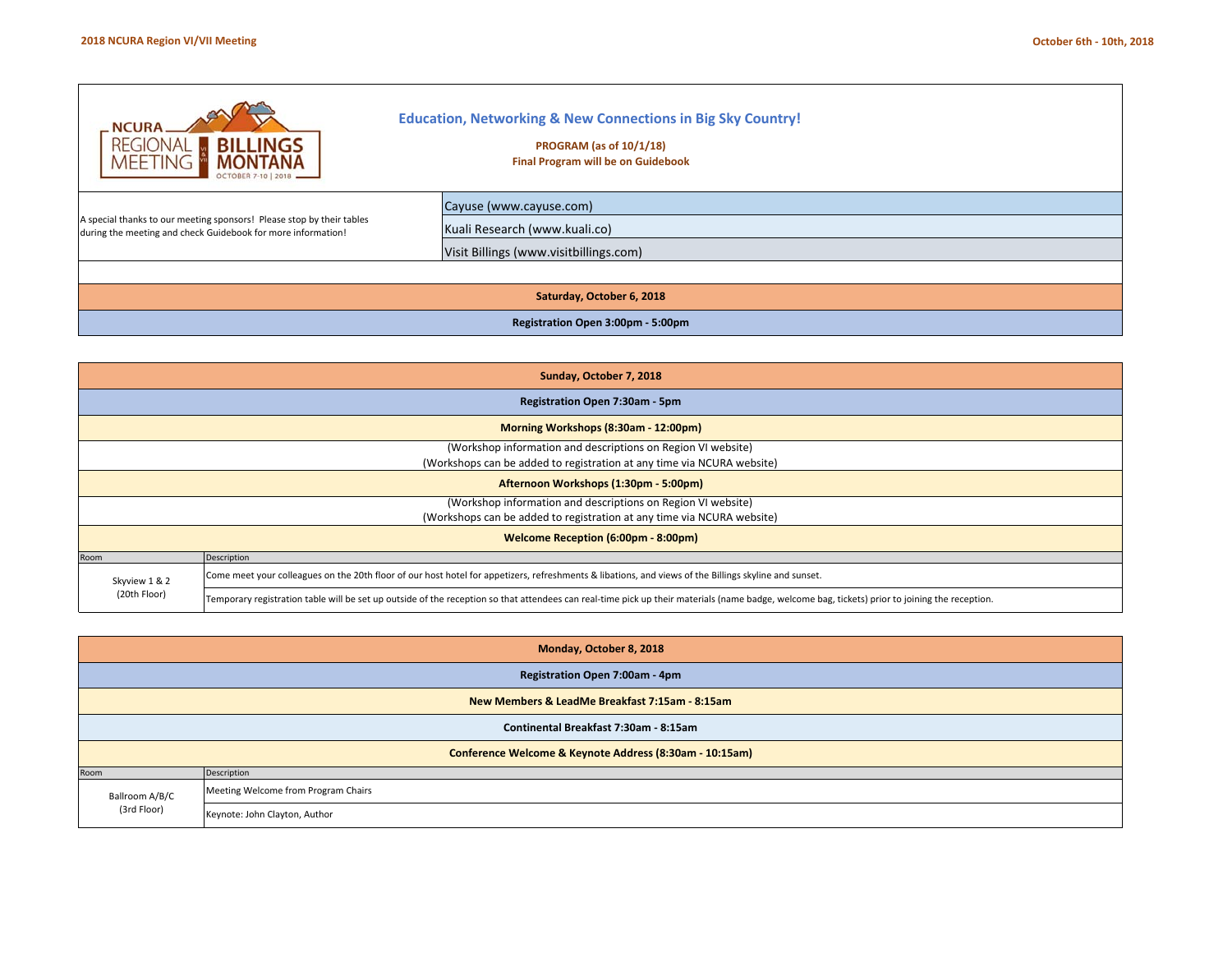|                                     | Sessions 10:45am - 12:00pm                            |                                                                   |                    |              |                                             |                                                     |                                                                                                                                                                                                                                                                                                                                                                                                                                                                                                                                                                                                                                                                                                                                                                                                                                                                                                                                   |  |  |  |  |
|-------------------------------------|-------------------------------------------------------|-------------------------------------------------------------------|--------------------|--------------|---------------------------------------------|-----------------------------------------------------|-----------------------------------------------------------------------------------------------------------------------------------------------------------------------------------------------------------------------------------------------------------------------------------------------------------------------------------------------------------------------------------------------------------------------------------------------------------------------------------------------------------------------------------------------------------------------------------------------------------------------------------------------------------------------------------------------------------------------------------------------------------------------------------------------------------------------------------------------------------------------------------------------------------------------------------|--|--|--|--|
| Room                                | Track                                                 | Title                                                             | Level              | Session Type | <b>Lead Presenter</b>                       | Co-Presenter(s)                                     | Description                                                                                                                                                                                                                                                                                                                                                                                                                                                                                                                                                                                                                                                                                                                                                                                                                                                                                                                       |  |  |  |  |
| Skybridge 4<br>(2nd Floor)          | Federal                                               | NSF Grant Awards and Cash Management Overview                     | Basic/<br>Overview | Concurrent   | Justin Poll, National Science<br>Foundation |                                                     | This session will provide overview of NSF's Grant Award and Cash<br>Payment processes and procedures, and will provide participants<br>with awardees' responsibilities, common reasons for delays and<br>detailed information on baseline monitoring activities.<br>Participants will gain an understanding of the grant management<br>process.                                                                                                                                                                                                                                                                                                                                                                                                                                                                                                                                                                                   |  |  |  |  |
| Conference<br>Room 3<br>(3rd Floor) | Departmental                                          | Rocky Mountains and Great Plains: All Things Clinical<br>Research | Basic/<br>Overview | Concurrent   | Jennifer Cory, Stanford<br>University       |                                                     | This session will provide an overview of clinical research: the<br>stages of research, the roles of the various people involved and<br>how do they most effectively work together. We will also discuss<br>the key regulations that guide researchers/institutions and explain<br>some of the funding challenges.                                                                                                                                                                                                                                                                                                                                                                                                                                                                                                                                                                                                                 |  |  |  |  |
| Skybridge 1<br>(2nd Floor)          | Post-Award                                            | The Sky's (Not Always) the Limit when Transferring<br>Costs       | Basic/<br>Overview | Concurrent   | Nicole Pobuta, Stanford<br>University       | Erika Garcia, California Institute<br>of Technology | Your PI says an expense was charged to the wrong project and<br>asks you to move it. What's the big deal? Don't we want<br>expenditures allocated to the correct account? Yes, but<br>Cost transfers are inevitable in the sponsored research world, but<br>even when completely appropriate and justifiable, they can<br>quickly raise red flags. In this session, participants will have the<br>opportunity to learn about cost transfers from both the<br>department and central office perspective as we discuss cost<br>transfer fundamentals, how to write a justification that covers all<br>the bases, and talk best practices to help avoid cost transfers.                                                                                                                                                                                                                                                              |  |  |  |  |
| Skybridge 2<br>(2nd Floor)          | Contracting &<br>Working with<br>ndustry              | ntellectual Property 101: Principles and Pitfalls                 | Basic/<br>Overview | Concurrent   | Jeremy Tamsen, University of<br>Idaho       | Casey Inge, University of Idaho                     | Copyrights, patents, and trademarks, oh my! This session is<br>Intellectual Property 101 for university research administrators,<br>brought to you by a small tech transfer office that packs a punch.<br>"When can I publish? Why would I file a patent application? How<br>long will a patent take? Who owns the IP? Who pays?" Learn to<br>address these faculty questions, and bring your own to get the<br>most out of this collaborative session.                                                                                                                                                                                                                                                                                                                                                                                                                                                                           |  |  |  |  |
| Conference<br>Room 2<br>(3rd Floor) | <b>Human Capital</b><br>& Professional<br>Development | Big Sky Thinking - The Road to Resilience!                        | Basic/<br>Overview | Discussion   | Theresa Caban, Kaiser<br>Permanente         |                                                     | This course will help research administrators understand why<br>RESILIENCE is important. The presenters will discuss what<br>resilience is within RA, how you do it, and understanding and<br>illustrating the importance of developing resilience and emotional<br>intelligence. Additionally, the speakers will touch on the<br>importance of having a strategy and best practices in maintaining<br>resilience in the most difficult of circumstances. This course takes<br>special care in providing both pre- and post-award perspectives<br>and scenarios while explaining how resilience leads to success.<br>Learning Objectives:<br>Understand the what resilience is and how to apply it.<br>Identify scenarios and best and worst reactions, interactions<br>utilizing emotional intelligence and resilience.<br>Provide best practices and gold standards for personal and<br>professional development of resilience. |  |  |  |  |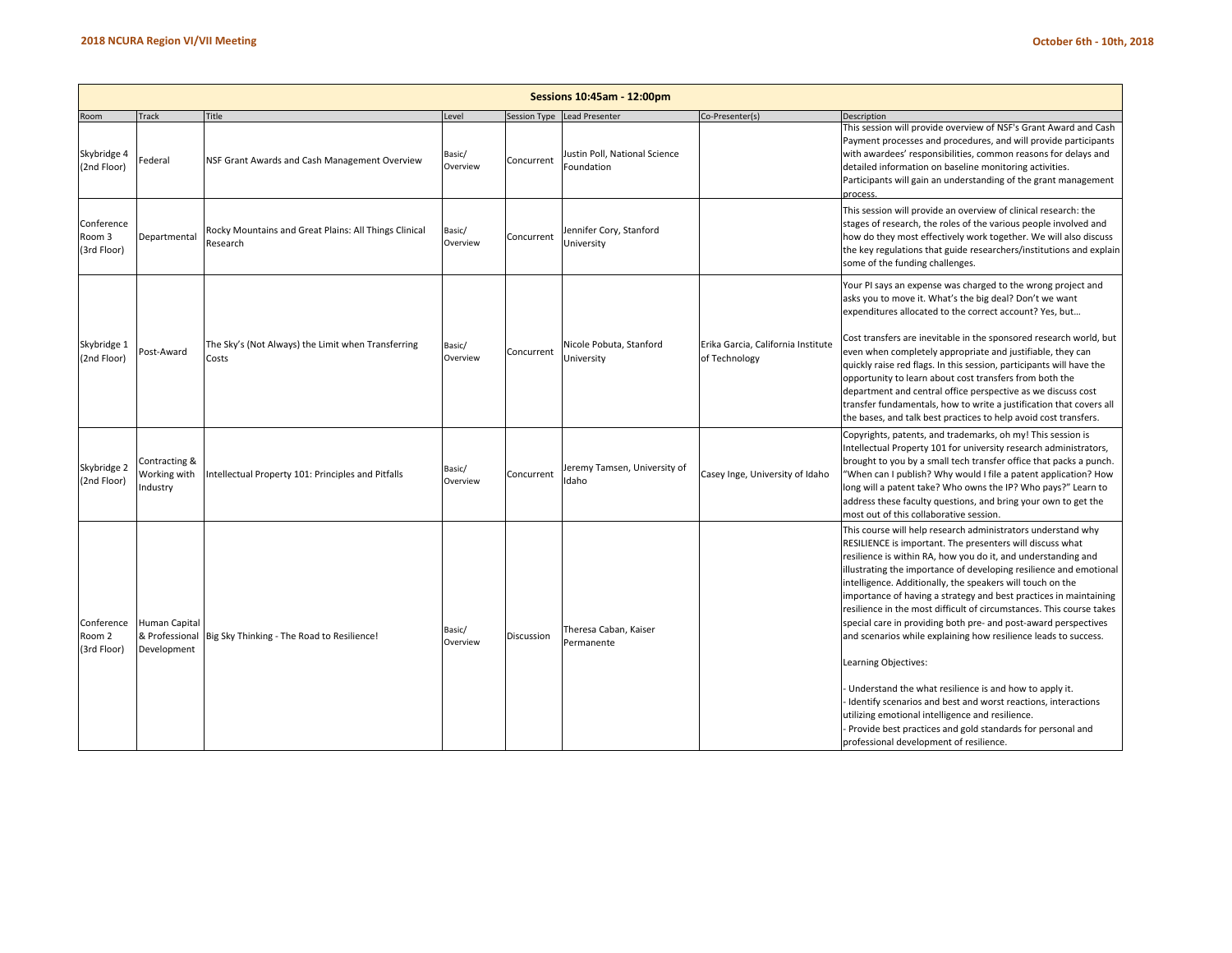| Skybridge 3<br>(2nd Floor)          | re-Award                                   | Don't Give In to the Dark Side: Tactics and Skills for<br><b>Better Negotiations</b>                                    | ntermediate Concurrent |            | Kay Dee Holmes, University of<br>Idaho            | Jason Oliver, University of Idaho               | Do you experience dread, frustration, or anxiety when negotiating<br>with a sponsor or PI? It's common to dread or become anxious<br>when negotiating. This presentation will share tried and true<br>negotiation skills and tactics to reduce this anxiety and to help<br>research administrators develop their own negotiation style.<br>Research administrators negotiate all day every day. Whether<br>convincing a PI to draft a revised budget, asking a co-worker to<br>complete a task, or asking a sponsor to revise their contract terms,<br>effective negotiating is a vital skill for research administrators.<br>Developing your own negotiation style can bring value to your<br>career and enhance your personal life. This session will include a<br>presentation and discussion time so bring your examples and<br>experiences to share.                                                                                                                                                                                                                                                                                                                      |
|-------------------------------------|--------------------------------------------|-------------------------------------------------------------------------------------------------------------------------|------------------------|------------|---------------------------------------------------|-------------------------------------------------|--------------------------------------------------------------------------------------------------------------------------------------------------------------------------------------------------------------------------------------------------------------------------------------------------------------------------------------------------------------------------------------------------------------------------------------------------------------------------------------------------------------------------------------------------------------------------------------------------------------------------------------------------------------------------------------------------------------------------------------------------------------------------------------------------------------------------------------------------------------------------------------------------------------------------------------------------------------------------------------------------------------------------------------------------------------------------------------------------------------------------------------------------------------------------------|
| Conference<br>Room 1<br>3rd Floor)  | Federal                                    | Federal Cost Policy and Compliance: An Overview of<br>Award Terms and Allowability under Uniform Guidance<br>and Beyond | 3asic/<br>Overview     | Concurrent | Noam Pines, University of<br>California, Berkeley | James Wang, University of<br>California, Irvine | This session offers a basic overview of the awarding mechanisms<br>and financial rules governing university compliance under Federal<br>funding, and an explanation of how the landscape for compliance<br>has changed over time, with particular emphasis on<br>implementation of the Uniform Guidance (UG). Other topics<br>covered include: the Code of Federal Regulations (CFR); Federal<br>assistance awards vs contracts; the Federal Acquisition Regulation<br>(FAR); applicable OMB Circulars prior to Uniform Guidance;<br>managing award terms and conditions under multiple rule sets;<br>and changes in allowability principles under UG. Participants will<br>gain an understanding of the many layers that govern the terms<br>and conditions of a Federal award, ranging from internal<br>institutional policy to pre-negotiated terms under FDP/RTC to the<br>overall framework of Federal rules and agency implementations.<br>The responsibilities of a Research Administrator may vary<br>depending on one's specific role, but the goal is to introduce all<br>participants to key concepts in federal costing policy on both a<br>macro and micro level. |
| Conference<br>Room 5<br>(3rd Floor) | eRA, Systems<br>Management<br>& Operations | Do's and Don'ts when Implementing a New System                                                                          | All levels             | Concurrent | Dixon Brown, Kuali Inc.                           | Kat Szulc, Kuali Inc.                           | This presentation style session will review the lessons learned<br>from numerous implementations (big, small, school-wide and<br>back-office only) of an electronic research administration system<br>and highlight the do's and don'ts that make a successful roll-out. It<br>will go into the struggles and challenges that you may experience<br>during the process and provide tips on how to position your<br>school for success. Customer's role (your role) vs. Vendor's role<br>will be explored as well as effort commitment required from both<br>parties. At the conclusion of the session, participants will have a<br>better understanding of the necessary components involved in a<br>successfully system implementation.                                                                                                                                                                                                                                                                                                                                                                                                                                       |
|                                     |                                            |                                                                                                                         |                        |            | Lunch 12:00pm - 1:15pm                            |                                                 |                                                                                                                                                                                                                                                                                                                                                                                                                                                                                                                                                                                                                                                                                                                                                                                                                                                                                                                                                                                                                                                                                                                                                                                |
| Room                                |                                            | Description                                                                                                             |                        |            |                                                   |                                                 |                                                                                                                                                                                                                                                                                                                                                                                                                                                                                                                                                                                                                                                                                                                                                                                                                                                                                                                                                                                                                                                                                                                                                                                |
|                                     | Ballroom A/B/C<br>(3rd Floor)              | Full Joint Lunch for all Meeting Attendees                                                                              |                        |            |                                                   |                                                 |                                                                                                                                                                                                                                                                                                                                                                                                                                                                                                                                                                                                                                                                                                                                                                                                                                                                                                                                                                                                                                                                                                                                                                                |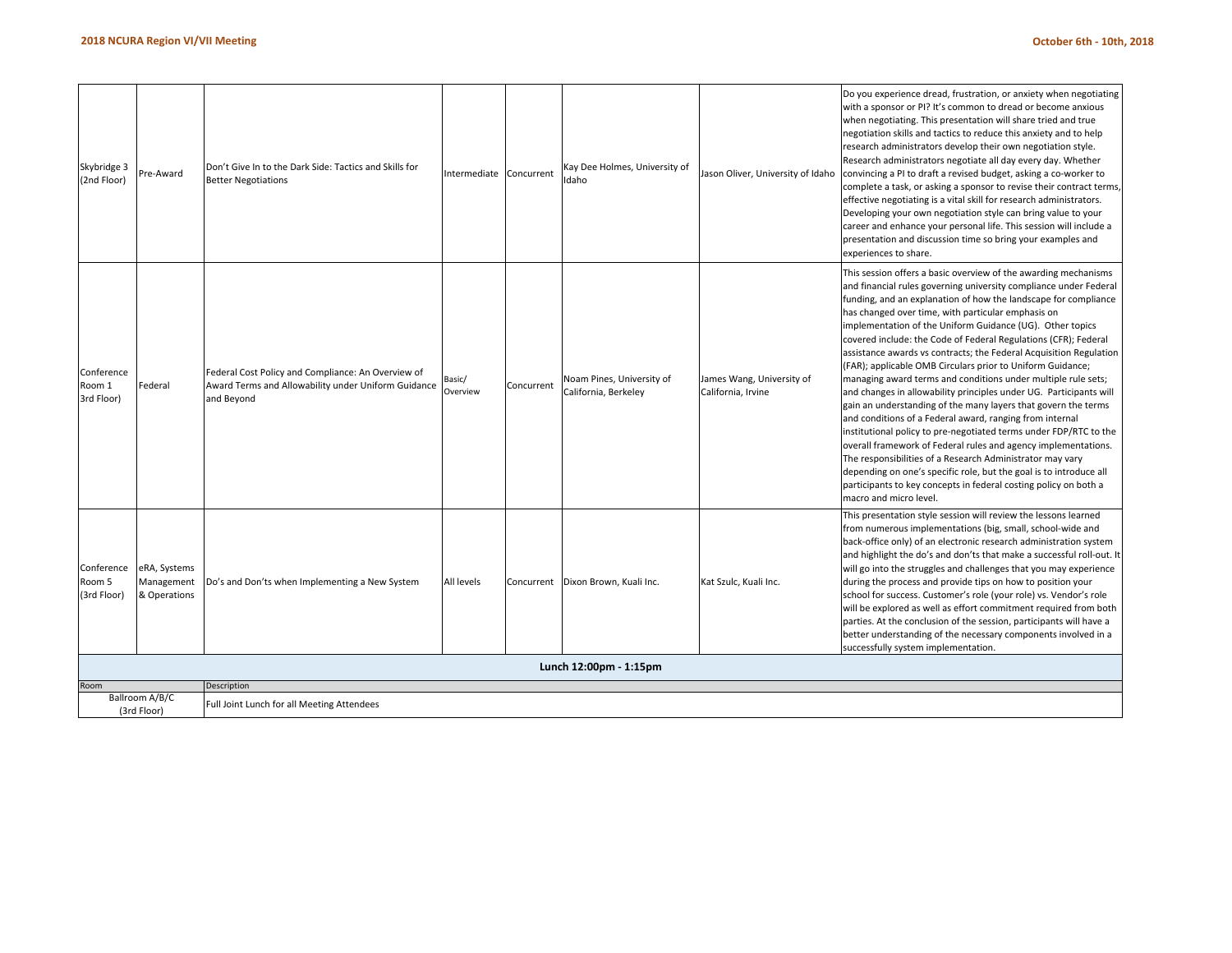|                                     | <b>Sessions 1:20pm - 2:35pm</b>                |                                                                                                                                                                     |                         |              |                                                      |                                                       |                                                                                                                                                                                                                                                                                                                                                                                                                                                                                                                                                                                                                                                                                                                                                        |  |  |  |  |
|-------------------------------------|------------------------------------------------|---------------------------------------------------------------------------------------------------------------------------------------------------------------------|-------------------------|--------------|------------------------------------------------------|-------------------------------------------------------|--------------------------------------------------------------------------------------------------------------------------------------------------------------------------------------------------------------------------------------------------------------------------------------------------------------------------------------------------------------------------------------------------------------------------------------------------------------------------------------------------------------------------------------------------------------------------------------------------------------------------------------------------------------------------------------------------------------------------------------------------------|--|--|--|--|
| Room                                | <b>Track</b>                                   | Title                                                                                                                                                               | Level                   | Session Type | <b>Lead Presenter</b>                                | Co-Presenter(s)                                       | Description                                                                                                                                                                                                                                                                                                                                                                                                                                                                                                                                                                                                                                                                                                                                            |  |  |  |  |
| Skybridge 4<br>(2nd Floor)          | Post-Award                                     | Pros and Cons of Self-Disclosure: A Cautionary Tale                                                                                                                 | Advanced                | Concurrent   | Diane Barrett, Colorado State<br>University          | David Doty, Colorado State<br>University              | This is a follow-up to our session last year! When accepting<br>Federal funding there are a myriad of laws, regulations and<br>guidelines that require awardees to disclose: improper business<br>practices, overpayments, fraud, bribery, or other violations that<br>potentially affect a Federal award(s). Within this session we will<br>have a discussion a real life case study of actual self-disclosure to<br>the Office of Inspector General. The outcomes of the disclosure<br>and the resulting aftermath might not be what you would expect<br>for doing the "right thing." And it might never end.<br>Learning Objectives:                                                                                                                |  |  |  |  |
|                                     |                                                |                                                                                                                                                                     |                         |              |                                                      |                                                       | A better understanding of the actual disclosure process and<br>subsequent actions that might be expected. What actions might<br>be most beneficial and what might not in the disclosure process.<br>Possible pitfalls that might be avoided depending on the agency<br>and the relationship with that agency.<br>Who to engage for help.                                                                                                                                                                                                                                                                                                                                                                                                               |  |  |  |  |
| Skybridge 3<br>(2nd Floor)          | Departmental                                   | Help Me Help You: Cultivating Successful PI-<br><b>Administrator Partnerships</b>                                                                                   | Intermediate Concurrent |              | Jennifer Cory, Stanford<br>University                |                                                       | Ever feel like you've been branded as "red tape" because your<br>work is associated with policies and regulations? Building a strong<br>relationship with your PI-one in which you are established as a<br>teammate instead of a barrier-can improve your research<br>administration outcomes and better equip you to navigate<br>challenges together.<br>This session aims to 1) identify common obstacles in building<br>strong PI-administrator relationships, 2) explore strategies for<br>successful partnerships (including the impact of effective<br>communication, positive psychology, resourcefulness, and<br>advocacy), and 3) draw upon case studies from real life scenarios<br>to engage in an interactive, solution-driven discussion. |  |  |  |  |
| Conference<br>Room 1<br>(3rd Floor) | Pre-Award                                      | Pre-Award Budgeting Basics                                                                                                                                          | Basic/<br>Overview      | Concurrent   | Trisha Southergill, Montana<br>Tech                  | Beth Kingsley, Denver Health                          | This session will take a look at pre-award budget development<br>basics, working with faculty through budget development, and<br>creating budget narratives.                                                                                                                                                                                                                                                                                                                                                                                                                                                                                                                                                                                           |  |  |  |  |
| Skybridge 2<br>(2nd Floor)          | Human Capital<br>& Professional<br>Development | et's Get to the Point! Facilitating Communication in<br>Research Administration                                                                                     | Basic/<br>Overview      | Concurrent   | Mara Rivet, University of<br>Washington              |                                                       | Writing clear communications is an essential skill for successful<br>research administrators. Becoming a more effective<br>communicator also takes practice. This session will explore<br>strategies for helping keep your writing on point. Participants will<br>review examples and apply lessons learned to help hone their<br>skills.                                                                                                                                                                                                                                                                                                                                                                                                              |  |  |  |  |
| Conference<br>Room 2<br>(3rd Floor) | eRA, Systems<br>Management<br>& Operations     | mproving Operational Efficiency: UC San Diego<br>Sponsored Projects Office Journey to Reorganize and<br>Balance Workload to Provide a Better Customer<br>Experience | Intermediate            | Concurrent   | Ross Dammann, University of<br>California, San Diego | Lisa Meredith, University of<br>California, San Diego | UC San Diego Contract & Grant Administration was experiencing<br>significant operational challenges impacting its efficiency and<br>capacity to manage workload. To address this issue, OCGA used a<br>data-driven approach to reorganize and redistribute workload<br>among staff and streamline the customer experience. The<br>discussion will take participants through UC San Diego's year-long<br>operational assessment initiative that led to the new department<br>model.                                                                                                                                                                                                                                                                     |  |  |  |  |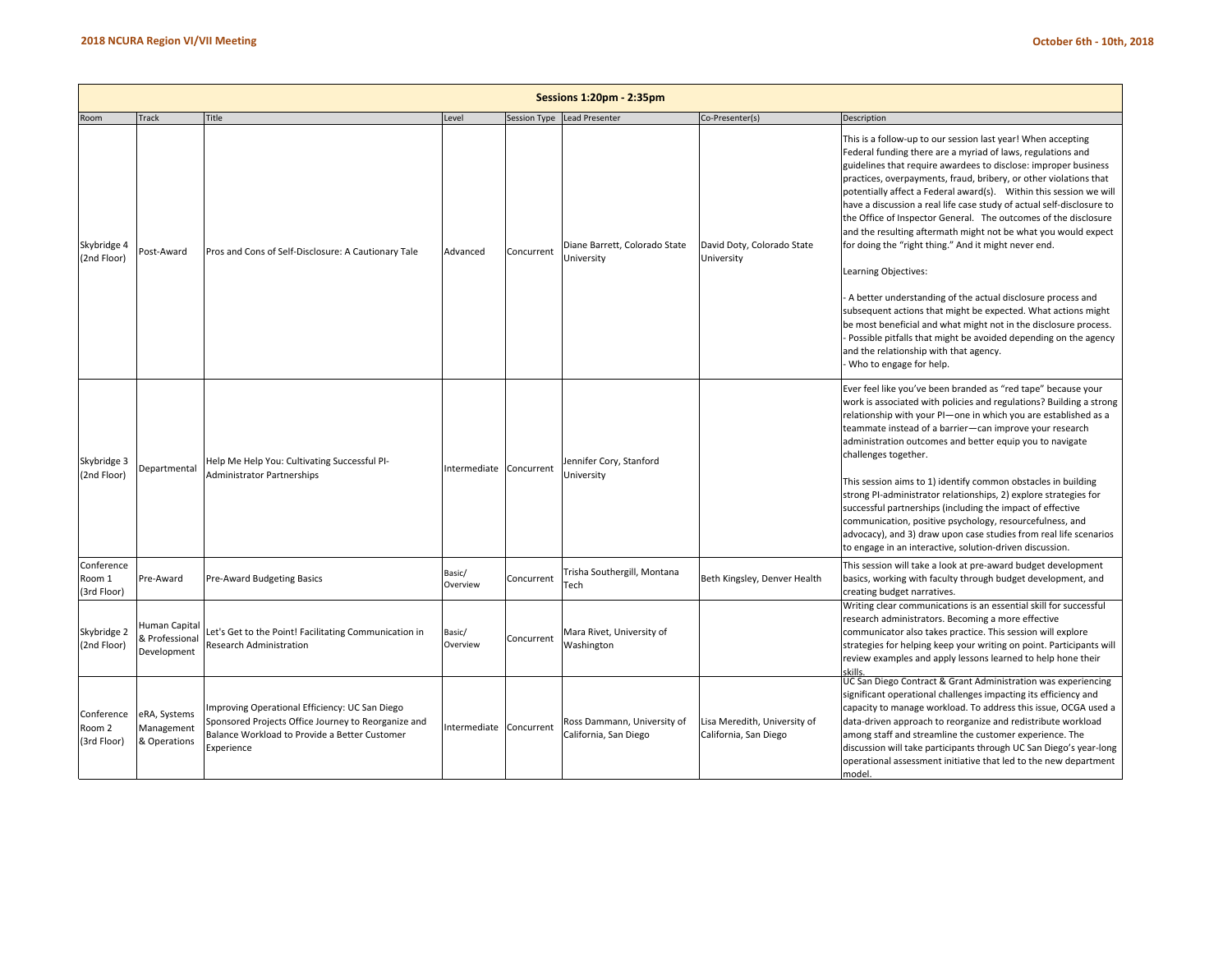| Conference<br>Room 3<br>(3rd Floor)<br>Skybridge 1<br>(2nd Floor)<br>Conference<br>Room 5<br>(3rd Floor) | Contracting &<br>Working with<br>Industry<br>ederal<br>LeadMe | Negotiation of Subawards and Subcontracts<br>Federal Cost Policy and Compliance: An Overview of<br>Award Terms and Allowability under Uniform Guidance<br>and Beyond<br>LeadMe Graduate Presentations: Group 1 | Intermediate<br>asic/<br>Overview<br>All levels | Concurrent<br>Discussion<br>Concurrent | Sandra Stevens, University of<br>California, Irvine<br>Noam Pines, University of<br>California, Berkeley<br>LeadMe Graduates: Group 1 | Lisa Wottrich, SRI International<br>lames Wang, University of<br>California, Irvine | This interactive session will focus on the complexities of<br>negotiating subawards and subcontracts in an environment of<br>increasing regulation and compliance. It will include a discussion<br>of contract clauses, how to modify them for a variety of<br>subrecipients/subcontractors (e.g. for profit entities, international<br>entities etc.), and strategies and practical guidance for<br>negotiation. Case studies will be presented to facilitate discussion<br>as well as demonstrate and reinforce concepts and topics covered.<br>Learning Objectives:<br>Participants will learn strategies for negotiating clauses in<br>subawards and subcontracts with a variety of entities (for profits,<br>internationals organizations etc.);<br>Participants will be able to identify and mitigate problematic<br>clauses and identify key issues and special considerations for<br>working with a variety of subrecipients.<br>This session is a follow-on discussion to the concurrent session on<br>Federal Cost Policy and Compliance.<br>The LeadMe Program is our professional development and<br>leadership mentoring program, now in its ninth year. Members<br>who are accepted into the program as Mentees are each paired<br>with a Mentor, who supports the Mentee in identifying leadership<br>and professional development goals and objectives, as well as to<br>formulate their Leadership and Professional Development (L&PD)<br>Plan. The leadership plan, which typically aligns with some<br>situation or issue that the Mentee, under the Program, can come<br>up with a plan to improve, streamline, and/or optimize at their<br>home institution.<br>This is the first of two sessions where LeadMe graduates present<br>their leadership projects with a short Q&A session immediately |
|----------------------------------------------------------------------------------------------------------|---------------------------------------------------------------|----------------------------------------------------------------------------------------------------------------------------------------------------------------------------------------------------------------|-------------------------------------------------|----------------------------------------|---------------------------------------------------------------------------------------------------------------------------------------|-------------------------------------------------------------------------------------|-------------------------------------------------------------------------------------------------------------------------------------------------------------------------------------------------------------------------------------------------------------------------------------------------------------------------------------------------------------------------------------------------------------------------------------------------------------------------------------------------------------------------------------------------------------------------------------------------------------------------------------------------------------------------------------------------------------------------------------------------------------------------------------------------------------------------------------------------------------------------------------------------------------------------------------------------------------------------------------------------------------------------------------------------------------------------------------------------------------------------------------------------------------------------------------------------------------------------------------------------------------------------------------------------------------------------------------------------------------------------------------------------------------------------------------------------------------------------------------------------------------------------------------------------------------------------------------------------------------------------------------------------------------------------------------------------------------------------------------------------------------------------------------------------------------------------|
|                                                                                                          |                                                               |                                                                                                                                                                                                                |                                                 |                                        |                                                                                                                                       |                                                                                     | following for each.                                                                                                                                                                                                                                                                                                                                                                                                                                                                                                                                                                                                                                                                                                                                                                                                                                                                                                                                                                                                                                                                                                                                                                                                                                                                                                                                                                                                                                                                                                                                                                                                                                                                                                                                                                                                     |
|                                                                                                          |                                                               |                                                                                                                                                                                                                |                                                 |                                        | Sessions 2:45pm - 4:00pm                                                                                                              |                                                                                     |                                                                                                                                                                                                                                                                                                                                                                                                                                                                                                                                                                                                                                                                                                                                                                                                                                                                                                                                                                                                                                                                                                                                                                                                                                                                                                                                                                                                                                                                                                                                                                                                                                                                                                                                                                                                                         |
| Room                                                                                                     | rack                                                          | Title                                                                                                                                                                                                          | Level                                           |                                        | Session Type Lead Presenter                                                                                                           | Co-Presenter(s)                                                                     | Description                                                                                                                                                                                                                                                                                                                                                                                                                                                                                                                                                                                                                                                                                                                                                                                                                                                                                                                                                                                                                                                                                                                                                                                                                                                                                                                                                                                                                                                                                                                                                                                                                                                                                                                                                                                                             |
| Conference<br>Room 1<br>(3rd Floor)                                                                      | Pre-Award                                                     | Using Project Management Principals to Support Center<br>and Complex Submissions                                                                                                                               | ntermediate                                     | Concurrent                             | Dana Vincent, Oregon Health<br><b>Sciences University</b>                                                                             |                                                                                     | Supporting submissions of complex and center proposals requires<br>coordination of hundreds of moving parts, multiple systems,<br>numerous individual contributing and often multiple other<br>institutions. Using a few standard project management tools can<br>make these submission run smoother and less stress for the<br>research administrators and investigators. This session will<br>introduce a few of these tools and provide examples of how to use<br>them to support complex submissions.                                                                                                                                                                                                                                                                                                                                                                                                                                                                                                                                                                                                                                                                                                                                                                                                                                                                                                                                                                                                                                                                                                                                                                                                                                                                                                               |
| Conference<br>Room 3<br>3rd Floor)                                                                       | Post-Award                                                    | Self-Disclosure: What to Expect                                                                                                                                                                                | ntermediate                                     | Discussion                             | Diane Barrett, Colorado State<br>University                                                                                           | David Doty, Colorado State<br>University                                            | This is a follow-on discussion for the concurrent session 'Pros and<br>Cons of Self-Disclosure: A Cautionary Tale.' We will discuss what<br>might be done to aid in the successful conclusion of self-<br>disclosures, what various institutions have experienced with self-<br>disclosure, and the federal landscape concerning disclosures.                                                                                                                                                                                                                                                                                                                                                                                                                                                                                                                                                                                                                                                                                                                                                                                                                                                                                                                                                                                                                                                                                                                                                                                                                                                                                                                                                                                                                                                                           |
| Skybridge 3<br>(2nd Floor)                                                                               | Departmental                                                  | Through the Looking Glass -- Backward: Deconstructing<br>Research Proposal                                                                                                                                     | Basic/<br>Overview                              | Discussion                             | Cathy L.Z. Smith, Colorado State<br>University                                                                                        | Rachel Chapman, Colorado State<br>University                                        | Deconstructing a research proposal by working backward through<br>the lifecycle of a funded project                                                                                                                                                                                                                                                                                                                                                                                                                                                                                                                                                                                                                                                                                                                                                                                                                                                                                                                                                                                                                                                                                                                                                                                                                                                                                                                                                                                                                                                                                                                                                                                                                                                                                                                     |
| Conference<br>Room 2<br>(3rd Floor)                                                                      | Contracting &<br>Working with<br>Industry                     | Licensing Plant and Plant Traits                                                                                                                                                                               | Advanced                                        | Concurrent                             | Jeremy Tamsen, University of<br>Idaho                                                                                                 | Karen Stevenson, University of<br>Idaho                                             | The changing landscape of plant protection, the difference<br>between Plant Variety Protection Certificates and Plant Patents,<br>and what it means for the future of Ag partnerships.                                                                                                                                                                                                                                                                                                                                                                                                                                                                                                                                                                                                                                                                                                                                                                                                                                                                                                                                                                                                                                                                                                                                                                                                                                                                                                                                                                                                                                                                                                                                                                                                                                  |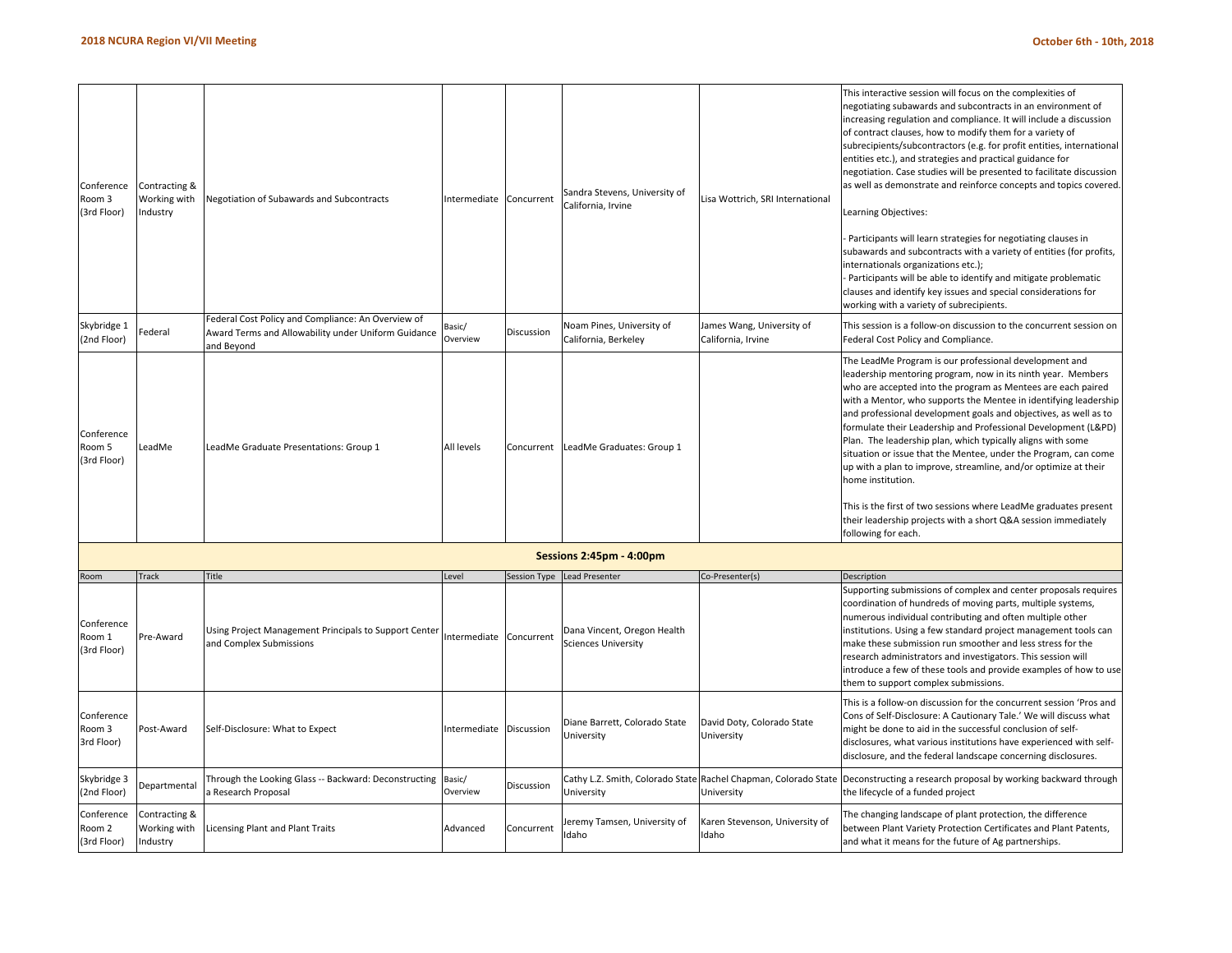| Skybridge 4<br>(2nd Floor)                                                                                                                                                                                                                                                                                                                  | PUI                                        | Sponsored Programs Collaboration with Advancement | All levels         | Discussion | Tania N. Johnson, Swarthmore<br>College                                               | David Eldridge, Swarthmore<br>College                 | Sponsored Programs and Advancement are both valuable but<br>seemingly worlds apart. Nevertheless, with creativity and a<br>collaborative spirit, colleagues in these departments can forge<br>exciting new paths of partnership, especially when reporting to<br>the same division. Come hear two PUI Advancement colleagues -<br>one a sponsored programs administrator and the other an<br>individual giving officer - share the story of their work together as<br>part of their institution's \$450 million comprehensive campaign.                                                                                                                                                                                                                                                  |
|---------------------------------------------------------------------------------------------------------------------------------------------------------------------------------------------------------------------------------------------------------------------------------------------------------------------------------------------|--------------------------------------------|---------------------------------------------------|--------------------|------------|---------------------------------------------------------------------------------------|-------------------------------------------------------|------------------------------------------------------------------------------------------------------------------------------------------------------------------------------------------------------------------------------------------------------------------------------------------------------------------------------------------------------------------------------------------------------------------------------------------------------------------------------------------------------------------------------------------------------------------------------------------------------------------------------------------------------------------------------------------------------------------------------------------------------------------------------------------|
| Skybridge 1<br>(2nd Floor)                                                                                                                                                                                                                                                                                                                  | Compliance                                 | Life Cycle of Compliance - The Road Traveled      | Basic/<br>Overview | Concurrent | Debra Murphy, Arizona State<br>University                                             |                                                       | As a research administrator, you are regularly responsible for<br>providing guidance on University and federal policies. In this role<br>you are in a great a position to offer support and assistance to<br>researchers. This interactive concurrent session will provide an<br>overview to help you better understand the areas in non-financial<br>compliance including issues involving human subjects, animal care<br>and use, environmental health and safety, export controls,<br>intellectual property, conflicts of interest, and responsible conduct<br>of research related to misconduct in research that intersect with<br>award acceptance that may require special attention in advance of<br>award acceptance.                                                            |
| Skybridge 2<br>(2nd Floor)                                                                                                                                                                                                                                                                                                                  | eRA, Systems<br>Management<br>& Operations | Managing Resistance to Change                     | Basic/<br>Overview | Concurrent | Barbara Inderwiesche,<br>University of California, Irvine                             | Denise Clark, University of<br>Maryland, College Park | Implementation of something new doesn't have to cause anxiety!<br>This session is not "change management". Human tendency is to<br>resist change. Instead of managing the change itself, learn how to<br>manage the humans! We will discuss and learn the common steps<br>it takes to prepare for and facilitate a successful change by<br>understanding the fundamental reasons affecting human's natural<br>tendency to resist change. Other topics include managing change<br>by facilitating communication, training, and cross-functional<br>collaboration.                                                                                                                                                                                                                         |
| Conference<br>Room 5<br>(3rd Floor)                                                                                                                                                                                                                                                                                                         | LeadMe                                     | LeadMe Graduate Presentations: Group 2            | All levels         | Concurrent | LeadMe Graduates: Group 2                                                             |                                                       | The LeadMe Program is our professional development and<br>leadership mentoring program, now in its ninth year. Members<br>who are accepted into the program as Mentees are each paired<br>with a Mentor, who supports the Mentee in identifying leadership<br>and professional development goals and objectives, as well as to<br>formulate their Leadership and Professional Development (L&PD)<br>Plan. The leadership plan, which typically aligns with some<br>situation or issue that the Mentee, under the Program, can come<br>up with a plan to improve, streamline, and/or optimize at their<br>home institution.<br>This is the second of two sessions where LeadMe graduates<br>present their leadership projects with a short Q&A session<br>immediately following for each. |
|                                                                                                                                                                                                                                                                                                                                             |                                            |                                                   |                    |            | <b>Networking &amp; Happy Hour Activities 4:30pm - 6:00pm</b><br>Sign-ups are open at |                                                       |                                                                                                                                                                                                                                                                                                                                                                                                                                                                                                                                                                                                                                                                                                                                                                                          |
|                                                                                                                                                                                                                                                                                                                                             |                                            |                                                   |                    |            | http://signup.com/go/SoNtrvV                                                          |                                                       |                                                                                                                                                                                                                                                                                                                                                                                                                                                                                                                                                                                                                                                                                                                                                                                          |
| Location                                                                                                                                                                                                                                                                                                                                    |                                            | Activity                                          |                    |            |                                                                                       |                                                       |                                                                                                                                                                                                                                                                                                                                                                                                                                                                                                                                                                                                                                                                                                                                                                                          |
| Run or Walk the Rimrocks<br>Swords Park<br>Get a few miles in with your colleagues after a day of programming on the rim rock above the city of Billings. Group will need to carpool/Uber/Taxi from hotel to the park and back. Park is 3.5 miles driving from hotel.<br>(off E. Airport Road)<br>Running or walking distance: 2 - 4 miles. |                                            |                                                   |                    |            |                                                                                       |                                                       |                                                                                                                                                                                                                                                                                                                                                                                                                                                                                                                                                                                                                                                                                                                                                                                          |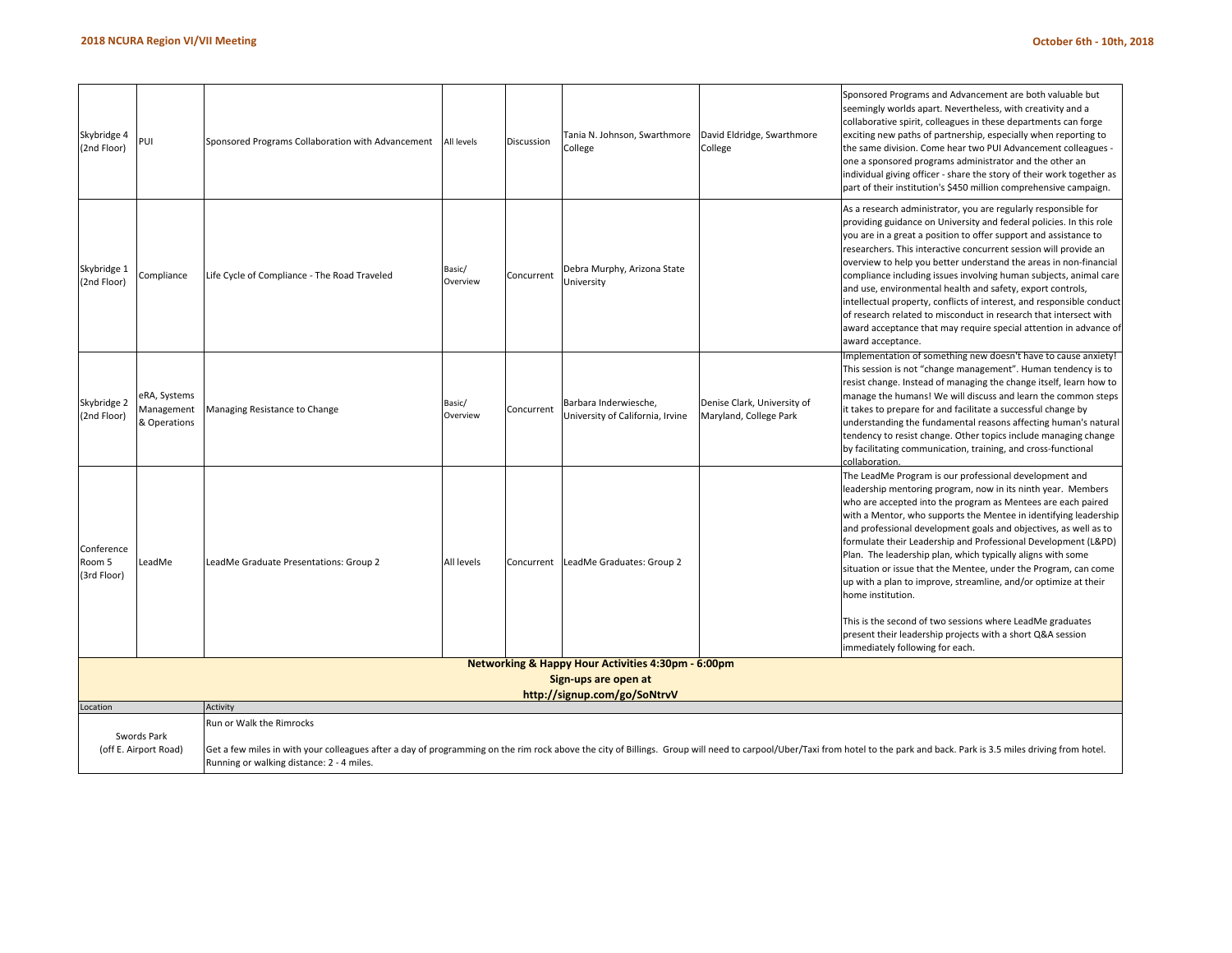|                         | Cider Mill Tour & Tasting                                                                                                                                                                                                     |
|-------------------------|-------------------------------------------------------------------------------------------------------------------------------------------------------------------------------------------------------------------------------|
|                         | Last Chance Pub & Cider Mill Join your colleagues for a tour of Billings' cider mill. Last Chance's cider maker will take attendees into their on-site production facility and explain how cider is made. Our group will have |
|                         | afterward to enjoy cider and beer libations and/or food.                                                                                                                                                                      |
| 2203 Montana Avenue     |                                                                                                                                                                                                                               |
| (3 blocks from hotel)   | Tour: Free                                                                                                                                                                                                                    |
|                         | Beverages/Food: Attendee pays own cost.                                                                                                                                                                                       |
|                         | Max group size: 40<br>Microbrewery Tour & Tasting                                                                                                                                                                             |
| Überbrew                |                                                                                                                                                                                                                               |
|                         | Come check out how the beers are brewed at Überbrew, just across the street from the Billings Depot. Enjoy a pint or a flight and/or food afterward in their tasting room.                                                    |
| 2305 Montana Avenue     | Tour: Free                                                                                                                                                                                                                    |
| (2 blocks from hotel)   | Beverages/Food: Attendee pays own cost.                                                                                                                                                                                       |
|                         | Max group size: 30                                                                                                                                                                                                            |
|                         | Walking Tour of Downtown Billings                                                                                                                                                                                             |
| Western Heritage Center | Kevin Kooistra, Director of the Western Heritage Center, presents an early history of Billings illustrating the railroad's impact in planning, designing, and promoting the settlement of Billings. Kooistra explains why the |
|                         | railroad built away from the Yellowstone River and why it placed its tracks in the middle of the downtown. The program demonstrates how the city of Billings is still shaped by choices made by the Northern Pacific          |
| 2822 Montana Avenue     | Railway in 1882.                                                                                                                                                                                                              |
| (2 blocks from hotel)   |                                                                                                                                                                                                                               |
|                         | Tour: \$10 per person                                                                                                                                                                                                         |
|                         | Max group size: 30                                                                                                                                                                                                            |
|                         | Dinner Groups 6:30 - 7:30pm<br>See http://signup.com/go/hBReAMh                                                                                                                                                               |
|                         | for restaurant details and to sign up                                                                                                                                                                                         |
| Location                | Restaurant                                                                                                                                                                                                                    |
| 113 N. Broadway         | Montana Brewing Company                                                                                                                                                                                                       |
| 3011 1st Avenue North   | Pug Mahon's                                                                                                                                                                                                                   |
| 106 N. Broadway         | Stacked                                                                                                                                                                                                                       |
| 2301 Montana Avenue     | Ciao Mambo                                                                                                                                                                                                                    |
| 2713 Montana Avenue     | <b>Wild Ginger</b>                                                                                                                                                                                                            |
|                         |                                                                                                                                                                                                                               |
| 2700 1st Avenue North   | Walkers                                                                                                                                                                                                                       |
| 119 N. Broadway         | <b>Bin 119</b>                                                                                                                                                                                                                |
|                         | Monday Evening Activity 8:00pm - 10:00pm                                                                                                                                                                                      |
| Location                | Activity                                                                                                                                                                                                                      |
|                         | Nighttime Stargazing Activity with Dr. Tim McCleary of Little Big Horn College                                                                                                                                                |
|                         | For centuries, the Crow people have kept a careful watch on the night skies, particularly the cycles and movements of the stars, the sun, the moon, and certain planets. Their interpretations of these cosmic phenomena      |
| Montana Audubon Center  | have shaped the principles by which the Crow live, providing a sense of right and wrong and an attendant set of values and ethics. The Crow speak of this celestial wisdom as "the stars we know." Archaeologist and          |
| 7026 S. Billings Blvd.  | educator Dr. Tim McCleary will present on Crow astronomy at the Montana Audubon Center, followed by stargazing and a campfire. In the event of an overcast sky, an alternative outdoor activity (insect and animal night      |
|                         | sounds) will be provided.                                                                                                                                                                                                     |
|                         |                                                                                                                                                                                                                               |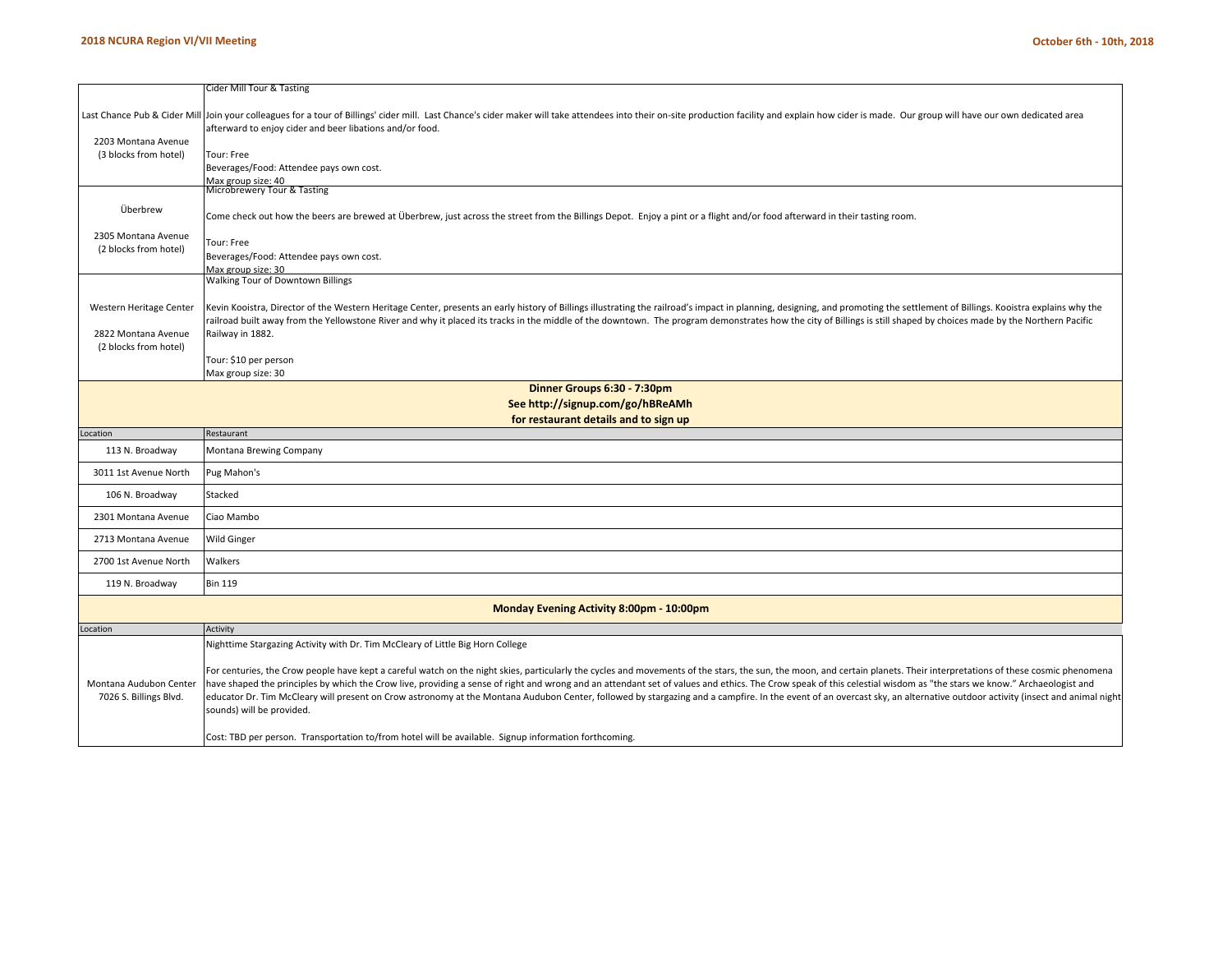|                                     | Tuesday, October 9, 2018                       |                                                                                                  |                    |            |                                                       |                                                                        |                                                                                                                                                                                                                                                                                                                                                                                                                                                                                                                                                                                                                                                                                                                                                                                                                                                                        |  |  |  |  |  |  |
|-------------------------------------|------------------------------------------------|--------------------------------------------------------------------------------------------------|--------------------|------------|-------------------------------------------------------|------------------------------------------------------------------------|------------------------------------------------------------------------------------------------------------------------------------------------------------------------------------------------------------------------------------------------------------------------------------------------------------------------------------------------------------------------------------------------------------------------------------------------------------------------------------------------------------------------------------------------------------------------------------------------------------------------------------------------------------------------------------------------------------------------------------------------------------------------------------------------------------------------------------------------------------------------|--|--|--|--|--|--|
| <b>Session 6:15am - 7:15am</b>      |                                                |                                                                                                  |                    |            |                                                       |                                                                        |                                                                                                                                                                                                                                                                                                                                                                                                                                                                                                                                                                                                                                                                                                                                                                                                                                                                        |  |  |  |  |  |  |
| Room                                |                                                | Title                                                                                            | evel               |            | <b>Lead Presenter</b>                                 |                                                                        | Description                                                                                                                                                                                                                                                                                                                                                                                                                                                                                                                                                                                                                                                                                                                                                                                                                                                            |  |  |  |  |  |  |
|                                     | Skyview 1<br>(20th Floor)                      | Yoga Bliss                                                                                       | All levels         |            | Tara Bishop, NCURA                                    |                                                                        | Join NCURA's own Tara Bishop on the 20th floor for this restorative<br>practice. We will bring ourselves back to our natural state of balance and<br>tap into the bliss of body, mind and spirit. Namaste                                                                                                                                                                                                                                                                                                                                                                                                                                                                                                                                                                                                                                                              |  |  |  |  |  |  |
|                                     | Continental Breakfast 7:30am - 8:15am          |                                                                                                  |                    |            |                                                       |                                                                        |                                                                                                                                                                                                                                                                                                                                                                                                                                                                                                                                                                                                                                                                                                                                                                                                                                                                        |  |  |  |  |  |  |
| Sessions 8:30am - 10:00am           |                                                |                                                                                                  |                    |            |                                                       |                                                                        |                                                                                                                                                                                                                                                                                                                                                                                                                                                                                                                                                                                                                                                                                                                                                                                                                                                                        |  |  |  |  |  |  |
| Room                                | <b>Track</b>                                   | Title                                                                                            | Level              |            | Session Type Lead Presenter                           | Co-Presenter(s)                                                        | Description                                                                                                                                                                                                                                                                                                                                                                                                                                                                                                                                                                                                                                                                                                                                                                                                                                                            |  |  |  |  |  |  |
| Skybridge 2<br>(2nd Floor)          | Human Capital &<br>Professional<br>Development | Effective Research Administrators Leverage Five Essential<br>Habits                              | Basic/<br>Overview | Concurrent | Irina Rastello, University of<br>Colorado - Boulder   | David Scarbeary-Simmons,<br>University of California, San<br>Francisco | As research administrators, we can all become more effective in our daily<br>work by examining the habits that could be helping or hindering our<br>success. For decades, scientists and leadership gurus have been studying<br>habits. Habits are powerful drivers in our lives, and we often aren't<br>consciously aware of their impacts. Drawing upon research<br>administrator's experiences, as well as the research and literature around<br>habits, participants will examine five key habits that have substantial<br>influence on our work and the strategies we can implement to leverage<br>these habits.                                                                                                                                                                                                                                                  |  |  |  |  |  |  |
| Conference<br>Room 2<br>(3rd Floor) | Pre-Award                                      | Helping Faculty Navigate New NIH Human Subjects and<br><b>Clinical Trials Requirements</b>       | ntermediate        | Concurrent | Jamie Sweningson, University of<br>California, Irvine |                                                                        | This session will provide practical examples and tools to support faculty<br>as they follow NIH requirements for clinical research and trials. Topics wi<br>include the PHS Human Subjects and Clinical Trials Information Form and<br>related attachments; pre- and post award requirements for studies<br>requiring Single IRB; the Human Subjects System (HSS) to update study<br>information and enrollment; and the NIH Final Rule requiring reporting ir<br>ClinicalTrials.gov.                                                                                                                                                                                                                                                                                                                                                                                  |  |  |  |  |  |  |
| Conference<br>Room 1<br>(3rd Floor) | Post-Award                                     | Cost Sharing: A Recipe for Success!                                                              | Basic/<br>Overview | Concurrent | Kari Vandergust, University of<br>Oregon              | Jeri Muniz, University of Southern<br>California                       | Are you hungry for information on cost share? If so, then this is the<br>session for you! In this session, we will use the concept of hosting a<br>potluck dinner to walk through the process of cost sharing from Pre to<br>Post, including recognition of the impacts of cost share on your<br>organization, how to document and track cost share at all stages of the<br>process, and identification of compliance concerns. So pull up a chair and<br>join us for this feast of knowledge!                                                                                                                                                                                                                                                                                                                                                                         |  |  |  |  |  |  |
| Skybridge 3<br>(2nd Floor)          | Contracting &<br>Working with<br>Industry      | Contract Clauses Help-Desk: How to Spot Issues and<br><b>Effectively Resolve Them</b>            | ntermediate        | Discussion | Kay Dee Holmes, University of<br>Idaho                | Cara Winnewisser, University of<br>California, Santa Barbara           | This session will guide participants through the review of contract clauses<br>and negotiations using real-world examples and interactive exercises<br>through group discussion. The emphasis will be on contracts with non-<br>profit and for-profit sponsors. Participants will learn: 1) techniques to<br>spot troublesome clauses; (2) best practices for drafting and redrafting<br>clauses to meet the needs of the parties; and (3) how to communicate<br>positions effectively and persuasively during contract negotiations.                                                                                                                                                                                                                                                                                                                                  |  |  |  |  |  |  |
| Conference<br>Room 5<br>(3rd Floor) | Human Capital 8<br>Professional<br>Development | Enhancing Your Performance at Work with Mindfulness in Just<br>All levels<br>a Few Minutes a Day |                    | Concurrent | Tara Bishop, NCURA                                    |                                                                        | There are days we come in to the office, only get to a few of the things<br>on our list, and 9-10 hours later, or more, we are heading home and not<br>sure where the day went. Sometimes we can't even remember exactly<br>what we did all day. We can spend a great deal of our day thinking about<br>something other than we are doing in the moment. In addition, we need<br>to absorb and process a growing stream of information in order to make<br>the best decision we can in the moment. This ability to maintain focus is<br>as important as technical and management skills. A mindfulness practice<br>can alter the executive functioning of our brains and how we engage with<br>ourselves, our colleagues and our faculty. Join us as we<br>learn mindfulness techniques that take just a few minutes throughout<br>the day, and can change everything. |  |  |  |  |  |  |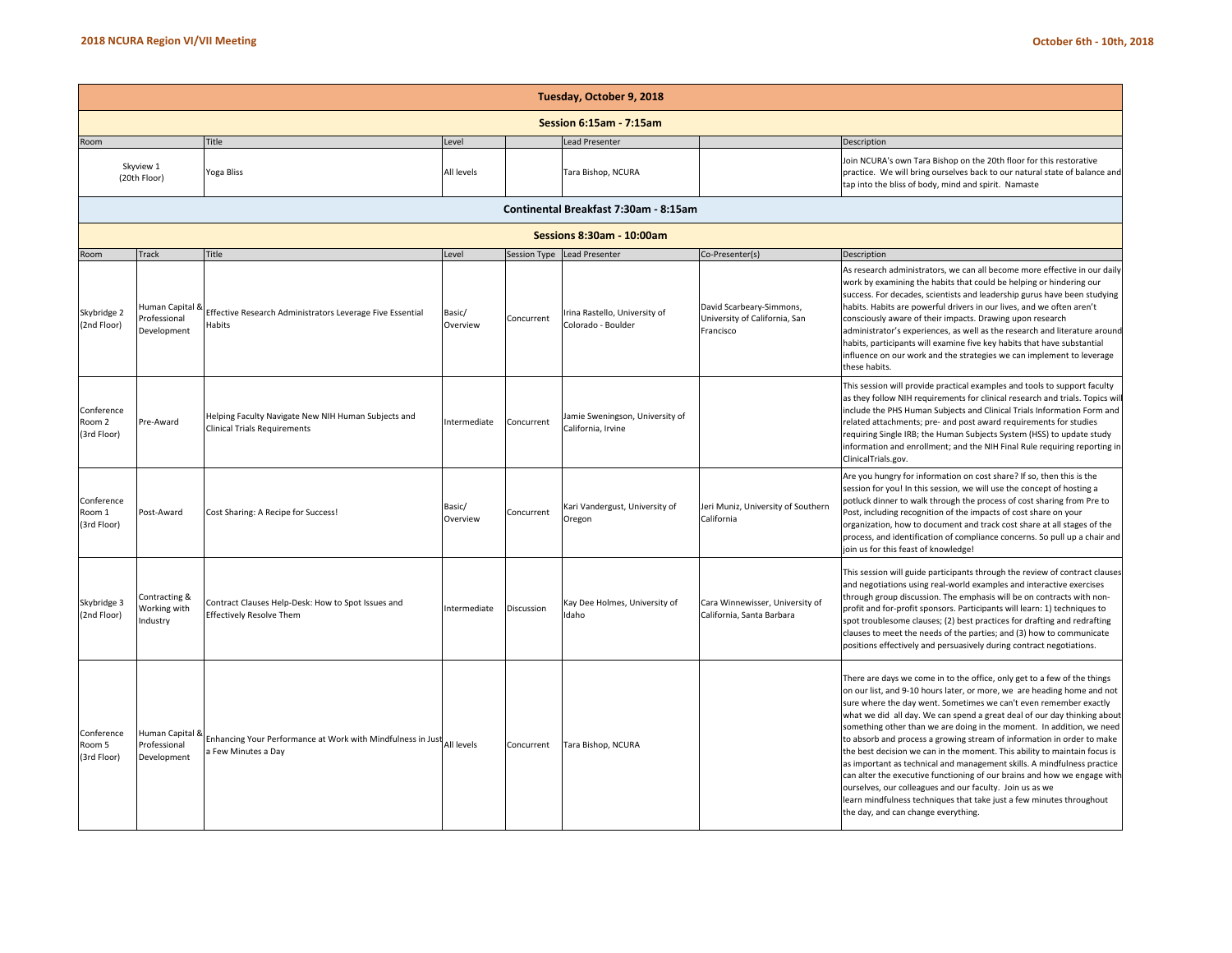| Conference<br>Room 3<br>(3rd Floor) | eRA, Systems<br>Management &<br>Operations | Using Six Sigma and Lean Principles for Business Process<br>mprovements in Higher Education | ntermediate            | Concurrent          | Nicole Joyce, University of<br>California, San Diego    | Ross Dammann, University of<br>California, San Diego | Lean Six Sigma (LSS) principles have been around since the mid 1980's,<br>but after morphing out of manufacturing and into service, institutions of<br>higher education are taking a page out of the business books and are<br>starting to adopt Lean Six Sigma to become more efficient. At the end of<br>this class, learners will be able to explain the basics of Lean Six Sigma,<br>define the DMAIC model, articulate the 8 Wastes and identify business<br>process improvement tools. In this interactive class we will also discuss a<br>case study on the application of LSS within higher education and learners<br>will develop a project charter that will serve as the start to applying LSS<br>at your institution. |  |  |  |  |
|-------------------------------------|--------------------------------------------|---------------------------------------------------------------------------------------------|------------------------|---------------------|---------------------------------------------------------|------------------------------------------------------|-----------------------------------------------------------------------------------------------------------------------------------------------------------------------------------------------------------------------------------------------------------------------------------------------------------------------------------------------------------------------------------------------------------------------------------------------------------------------------------------------------------------------------------------------------------------------------------------------------------------------------------------------------------------------------------------------------------------------------------|--|--|--|--|
| Skybridge 4<br>(2nd Floor)          | ost-Award                                  | Forecasting: Time Invested Now Avoids Time Wasted Later                                     | Intermediate           | Concurrent          | Manilyn Matau, University of<br>California, Irvine      | Ashley Stahle, Colorado State<br>University          | With the numerous deadlines that research administrators have to meet,<br>forecasting (and reporting) may be left on the back burner. This session<br>will provide insights (from both departmental and central administration<br>perspectives) on the importance of forecasting and reporting and how<br>investing time for it now can avoid future problems. We will go through<br>tips on how to monitor, analyze, and compare actual expenditures with<br>future plans to avoid missed no-cost extension opportunities, processing<br>unnecessary cost transfers, adjustments, and the worst, audit findings!                                                                                                                 |  |  |  |  |
| Skybridge 1<br>(2nd Floor)          | PUI                                        | Professional Development on a Shoestring Budget                                             | All levels             |                     | Amanda Snyder, University of<br>Washington              | Tolise Dailey, University of Colorado<br>Boulder     | Who is responsible for your professional development? You are! Join us<br>for this session and learn some tips and tricks for getting the most out of                                                                                                                                                                                                                                                                                                                                                                                                                                                                                                                                                                             |  |  |  |  |
|                                     |                                            |                                                                                             |                        |                     | Morning Refreshment Break 10:00am - 10:15am             |                                                      | a modest (or sparse) training budget.                                                                                                                                                                                                                                                                                                                                                                                                                                                                                                                                                                                                                                                                                             |  |  |  |  |
| Sessions 10:20am - 11:40am          |                                            |                                                                                             |                        |                     |                                                         |                                                      |                                                                                                                                                                                                                                                                                                                                                                                                                                                                                                                                                                                                                                                                                                                                   |  |  |  |  |
|                                     |                                            |                                                                                             |                        |                     |                                                         |                                                      |                                                                                                                                                                                                                                                                                                                                                                                                                                                                                                                                                                                                                                                                                                                                   |  |  |  |  |
| Room                                | Track                                      | Title                                                                                       | evel                   | <b>Session Type</b> | ead Presenter                                           | Co-Presenter(s)                                      | Description<br>Success cannot be built on weakness so we must focus on                                                                                                                                                                                                                                                                                                                                                                                                                                                                                                                                                                                                                                                            |  |  |  |  |
| Skybridge 1<br>(2nd Floor)          | eRA, Systems<br>Management<br>& Operations | Don't Make it Hard, Make it Microsoft with Office 365                                       | Basic/<br>Overview     | Discussion          | Tolise Dailey, University of<br>Colorado - Boulder      |                                                      | strength. How do we enhance productivity and performance with<br>the people we collaborate with on a daily basis? The key to<br>greatness is maximizing the tools you have at your disposal, work<br>smart with Office 365. Learn how to get your organization to<br>collaborate in Teams and make a PowerPoint Sway in just<br>OneNote. All it takes is just OneDrive and a positive Outlook to<br>help you succeed.                                                                                                                                                                                                                                                                                                             |  |  |  |  |
| Conference<br>Room 5<br>(3rd Floor) | Federal                                    | National Science Foundation Update                                                          | All levels             | Concurrent          | Beth Strausser, National Science<br>Foundation          |                                                      | This session will cover new developments at the National Science<br>Foundation (NSF) - programs, policies, people and budgets. Beth<br>Strausser, Senior Policy Specialist at the NSF Policy Officer, will<br>attend our meeting and provide a comprehensive review of what<br>is new and developing at NSF.                                                                                                                                                                                                                                                                                                                                                                                                                      |  |  |  |  |
| Conference<br>Room 1<br>(3rd Floor) | Pre-Award                                  | Proposal Basics: A Roadmap to Success                                                       | Basic/<br>Overview     | Concurrent          | Beth Grande, University of<br>California, San Francisco | Patrick Lennon, University of<br>Washington          | This session will provide a basic overview of how to support a PI<br>with preparing and submitting a proposal. This session will cover<br>the various elements involved in the proposal stage, in addition to<br>each individual's role throughout the process. We will discuss the<br>steps that sponsored projects administrators can take to ensure<br>that a proposal submission is successful                                                                                                                                                                                                                                                                                                                                |  |  |  |  |
| Skybridge 3<br>(2nd Floor)          | Post-Award                                 | Planning for the Unplannable: Portfolio Management<br>and Transitions                       | ntermediate Concurrent |                     | Michael Hitchcock, Stanford<br>University               | Brian Del Bono, Stanford<br>University               | Transitions happen. Whether by internal decisions or external<br>forces, how one prepares for these changes makes the difference<br>between order and chaos. This session takes an in depth look at<br>the various types of portfolio transitions we deal with and what<br>steps we can take to make sure our organization is prepared. The<br>focus of this session is management of the post-award activities<br>and how to make sure nothing is lost in the shuffle. We will look at<br>methods to manage coverage situations as well as how to onboard<br>someone with the least disturbance to our faculty.                                                                                                                  |  |  |  |  |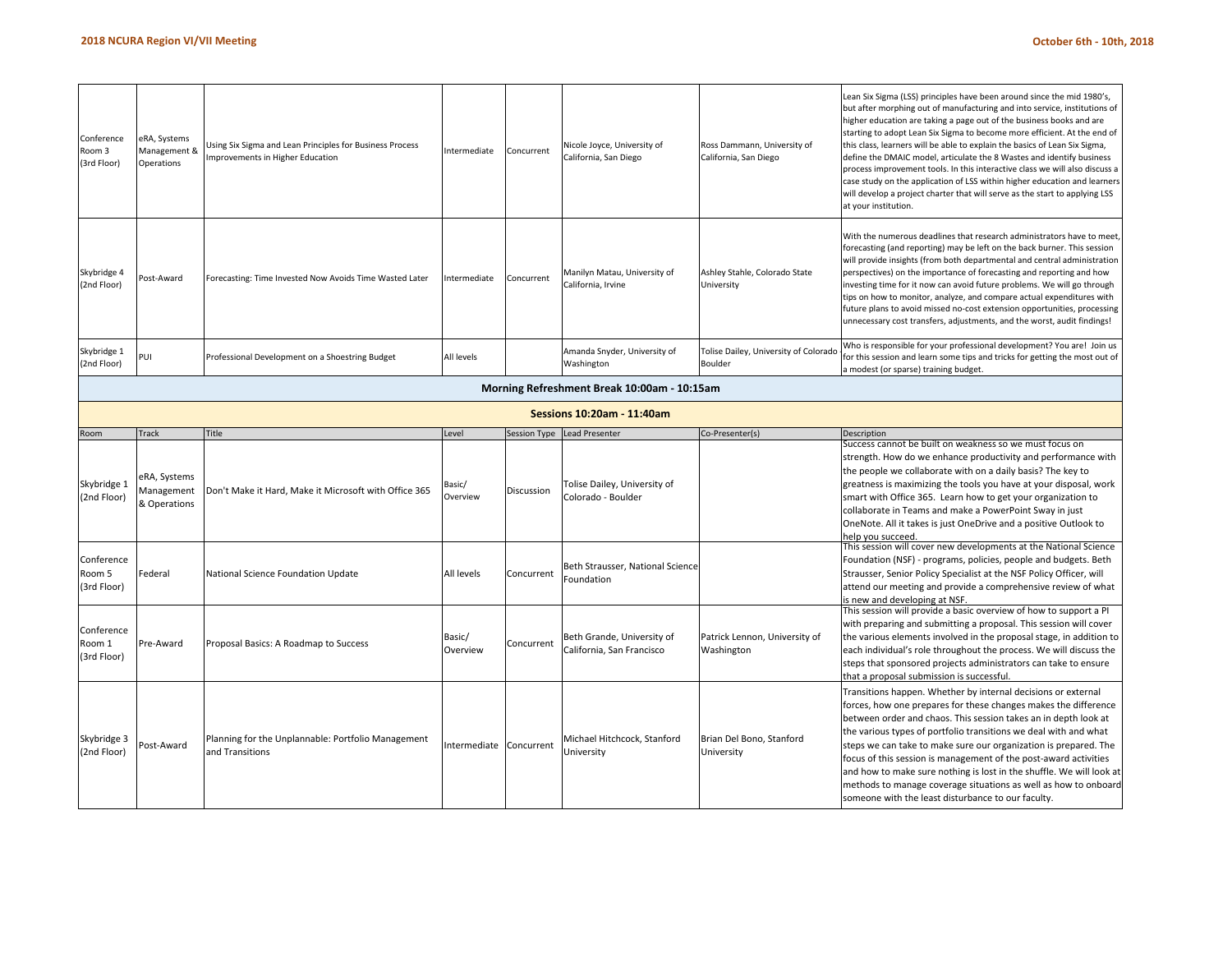| Skybridge 2<br>(2nd Floor)          | Departmental                                   | Scaling the Heights: Helping Junior Faculty Reach New<br>Peaks                                                                                   | Advanced           | Concurrent | Theresa Caban, Kaiser<br>Permanente                            | Jennifer Lawrence, University of<br>Arizona                                                                | In this session, we will discuss best practices in mentoring and<br>preparing junior faculty for research. We will explore the needs of<br>junior faculty in RA, and touch on the importance of training and<br>mentoring in this arena. The session will delve into where research<br>administrators have opportunities to chart a course for and<br>support junior faculty growth. We will spend time discussing areas<br>of concern and methodologies for creating and operationalizing<br>programs.                                                                                                                                                                                                                                                                                                                                                                                                                                                                                                                                                                                                                                                                                                                                                                                                                                                |
|-------------------------------------|------------------------------------------------|--------------------------------------------------------------------------------------------------------------------------------------------------|--------------------|------------|----------------------------------------------------------------|------------------------------------------------------------------------------------------------------------|--------------------------------------------------------------------------------------------------------------------------------------------------------------------------------------------------------------------------------------------------------------------------------------------------------------------------------------------------------------------------------------------------------------------------------------------------------------------------------------------------------------------------------------------------------------------------------------------------------------------------------------------------------------------------------------------------------------------------------------------------------------------------------------------------------------------------------------------------------------------------------------------------------------------------------------------------------------------------------------------------------------------------------------------------------------------------------------------------------------------------------------------------------------------------------------------------------------------------------------------------------------------------------------------------------------------------------------------------------|
| Conference<br>Room 3<br>(3rd Floor) | Contracting &<br>Working with<br>Industry      | Universities as Grant Makers: Effectively Navigating<br>Collaboration Agreements for Research Under Gift<br>Funding and Other Unrestricted Funds | Intermediate       | Concurrent | Saiga Anne Qureshi, University<br>of California, San Francisco | Noam Pines, University of<br>California, Berkeley<br>Karim Hussein, University of<br>California, San Diego | Many institutions receive research support in the form of gift<br>funding or other unrestricted funding (or university sponsored<br>research, funds from clinical trials). This is an area that may be<br>growing going forward as the composition of research funding<br>changes over time. This gift funding may necessitate contracts or<br>purchase agreements with collaborators and partners with funds<br>provided under gifts in order to further support the institutions<br>own research efforts. However, in facilitating collaborative<br>research efforts, it can be uniquely challenging to draft, negotiate,<br>track and manage a subawards to a collaborator without prime<br>award terms and conditions to flow down to the subrecipient. This<br>session will explore and discuss a broad range of things to<br>consider for effectively entering into and managing such contracts<br>for research and purchase agreements under gifts.<br>Learning Objectives:<br>Participants will understand the unique characteristics of a<br>subaward under a gift.<br>Participants will learn tips and tools for managing and tracking<br>subawards and purchase agreements under gifts.<br>Participants will learn key items to communicate to collaborators<br>and partners for managing subawards and purchase agreements<br>under gifts. |
| Conference<br>Room 2<br>(3rd Floor) | Human Capital<br>& Professional<br>Development | Effective and Flexible Operations Model for Innovative<br>Research Programs                                                                      | Basic/<br>Overview | Concurrent | Cynthia Kuan, University of<br>California, San Diego           | Jennifer Braswell, University of<br>California, San Diego                                                  | What kind of research administration program would you build if<br>you have \$100 million? How would you add value to your<br>institution without burning through the funds you have? This<br>session will examine how to develop innovative and strategy-<br>driven research administration models that complement existing<br>infrastructure. This session will take you through the process of<br>building effective and flexible operations models that enable<br>science and medicine. Session participants will learn to plan and<br>leverage essential resources - people, money, time, and "stuff" -<br>to successfully start a program with enterprise-wide impact.                                                                                                                                                                                                                                                                                                                                                                                                                                                                                                                                                                                                                                                                           |
| Skybridge 4<br>(2nd Floor)          | Compliance                                     | Reviewing Subrecipient Single Audits - An Audit<br>Perspective                                                                                   | Intermediate       | Concurrent | Laura Register, Stanford<br>University                         |                                                                                                            | Ever wonder what that material weakness means and why it's a<br>problem? Hate worrying what the auditors will think of your<br>subrecipient single audit review? Wish you could be better<br>prepared for subrecipient monitoring questions? As Uniform<br>Guidance places emphasis on subawards and risk assessment,<br>reviewing and understanding the single audit report and<br>subawarding risk becomes an integral step in subrecipient<br>monitoring and management. This session will focus on preparing<br>you to review and interpret the single audit report, identify risk<br>factors, and understand what your auditors are expecting from                                                                                                                                                                                                                                                                                                                                                                                                                                                                                                                                                                                                                                                                                                |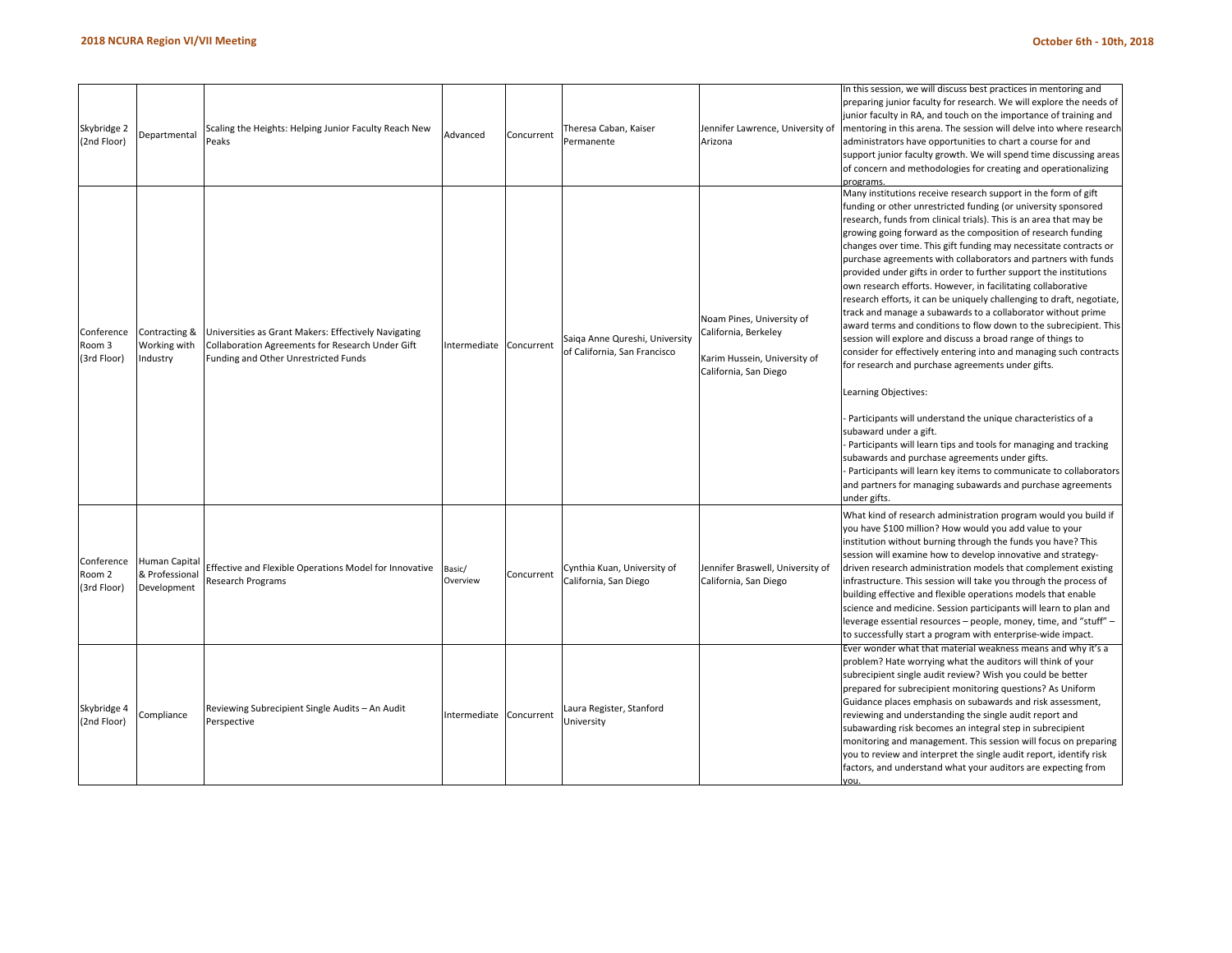|                                  | Regional Business Meetings & Lunch: 11:45am - 1:15pm |                                                                      |                         |              |                                          |                                                                       |                                                                                                                                                                                                                                                                                                                                                                                                                                                                                                                                                                                                                                                                                                                                                                                                                                                                                                                         |  |  |  |  |  |  |
|----------------------------------|------------------------------------------------------|----------------------------------------------------------------------|-------------------------|--------------|------------------------------------------|-----------------------------------------------------------------------|-------------------------------------------------------------------------------------------------------------------------------------------------------------------------------------------------------------------------------------------------------------------------------------------------------------------------------------------------------------------------------------------------------------------------------------------------------------------------------------------------------------------------------------------------------------------------------------------------------------------------------------------------------------------------------------------------------------------------------------------------------------------------------------------------------------------------------------------------------------------------------------------------------------------------|--|--|--|--|--|--|
| Room                             |                                                      | Description                                                          |                         |              |                                          |                                                                       |                                                                                                                                                                                                                                                                                                                                                                                                                                                                                                                                                                                                                                                                                                                                                                                                                                                                                                                         |  |  |  |  |  |  |
|                                  | Ballroom A/B<br>(3rd Floor)                          | Region VI Business Meeting & Lunch                                   |                         |              |                                          |                                                                       |                                                                                                                                                                                                                                                                                                                                                                                                                                                                                                                                                                                                                                                                                                                                                                                                                                                                                                                         |  |  |  |  |  |  |
|                                  | Ballroom C<br>(3rd Floor)                            | Region VII Business Meeting & Lunch                                  |                         |              |                                          |                                                                       |                                                                                                                                                                                                                                                                                                                                                                                                                                                                                                                                                                                                                                                                                                                                                                                                                                                                                                                         |  |  |  |  |  |  |
|                                  |                                                      |                                                                      |                         |              |                                          |                                                                       |                                                                                                                                                                                                                                                                                                                                                                                                                                                                                                                                                                                                                                                                                                                                                                                                                                                                                                                         |  |  |  |  |  |  |
| Room                             | <b>Track</b>                                         | Title                                                                | Level                   | Session Type | Lead Presenter                           | Co-Presenter(s)                                                       | Description                                                                                                                                                                                                                                                                                                                                                                                                                                                                                                                                                                                                                                                                                                                                                                                                                                                                                                             |  |  |  |  |  |  |
| Skybridge 2<br>(2nd Floor)       | Human Capital<br>& Professional<br>Development       | Clear as The Big Sky: An Exploration in to Emotional<br>Intelligence | Intermediate Discussion |              | Rashonda Harris, Emory<br>University     | Brigidann Cooper, Los Angeles<br><b>Biomedical Research Institute</b> | Emotional Intelligence (EQ) is the ability to manage our<br>relationships and ourselves effectively. EQ consist of four<br>fundamental capabilities: self-awareness, self-management, social<br>awareness (empathy) and social skill. This session will explore the<br>values of each, leaving attendees with an increased sense of self<br>and ways in which that new awareness can be applied for a more<br>robust work/life balance.                                                                                                                                                                                                                                                                                                                                                                                                                                                                                 |  |  |  |  |  |  |
| Skybridge 3<br>(2nd Floor)       | Compliance                                           | <b>IRB Wizard</b>                                                    | Intermediate            |              | Jane McChutcheon, New York<br>University | Debra Murphy, Arizona State<br>University                             | Excessive review of minimal-risk human subjects research could<br>be substantially reduced by an automated tool, or wizard, for self-<br>determining and documenting the exempt status of benign<br>research investigations. This article describes results of a pilot test<br>of this type of wizard conducted by the Federal Demonstration<br>Partnership (FDP). With determination times of under 15 minutes,<br>results suggest that vast amounts of investigator and staff time<br>could be saved, while simultaneously alerting Institutional Review<br>Boards (IRBs) to studies requiring additional review. A second,<br>refined, wizard is being tested now in a larger demonstration<br>project to document the wizard's benefits.                                                                                                                                                                            |  |  |  |  |  |  |
| Skybridge 4<br>(2nd Floor)       | Contracting &<br>Working with<br>Industry            | The Other Agreements: NDAs, MTAs and Data Use<br>Agreements          | Intermediate Concurrent |              | Theresa Caban, Kaiser<br>Permanente      | Jenna Nakano, University of<br>California, Santa Barbara              | What's it all about? Uncovering the mystery of the Other<br>Agreements: NDA's, MTA's and Data Use Agreements. This<br>session will explain the differences between these non-monetary<br>agreements, when to use them and why you should. Though no<br>money may be exchanged, the rights of the organization, the PI<br>and even PHI need to be considered and protected - these<br>agreements will do just that. We will discuss the importance of<br>these agreements as they pertain to data ownership, intellectual<br>property, material transfer, liabilities etc.<br>Learning Objectives:<br>Participants will gain the ability to differentiate between each<br>type of agreement;<br>Participants will gain an understanding of when it's appropriate<br>to use which agreement;<br>Participants will gain the ability to understand and identify the<br>key issues associated with each during negotiations. |  |  |  |  |  |  |
| <b>Ballroom C</b><br>(3rd Floor) | Human Capital<br>& Professional<br>Development       | Chair Yoga for all! Come Back to Your Natural State of<br>Balance    | All levels              |              | Tara Bishop, NCURA                       |                                                                       | Chair yoga is a gentle form of yoga that we can experience while<br>sitting in our chair, or while standing and using a chair for support.<br>Taking a few minutes at our desk can release stress, help us<br>become more responsive and less reactive, increase productivity,<br>and bring us back to our natural state of balance. Join us as we<br>experience the benefits of chair yoga.                                                                                                                                                                                                                                                                                                                                                                                                                                                                                                                            |  |  |  |  |  |  |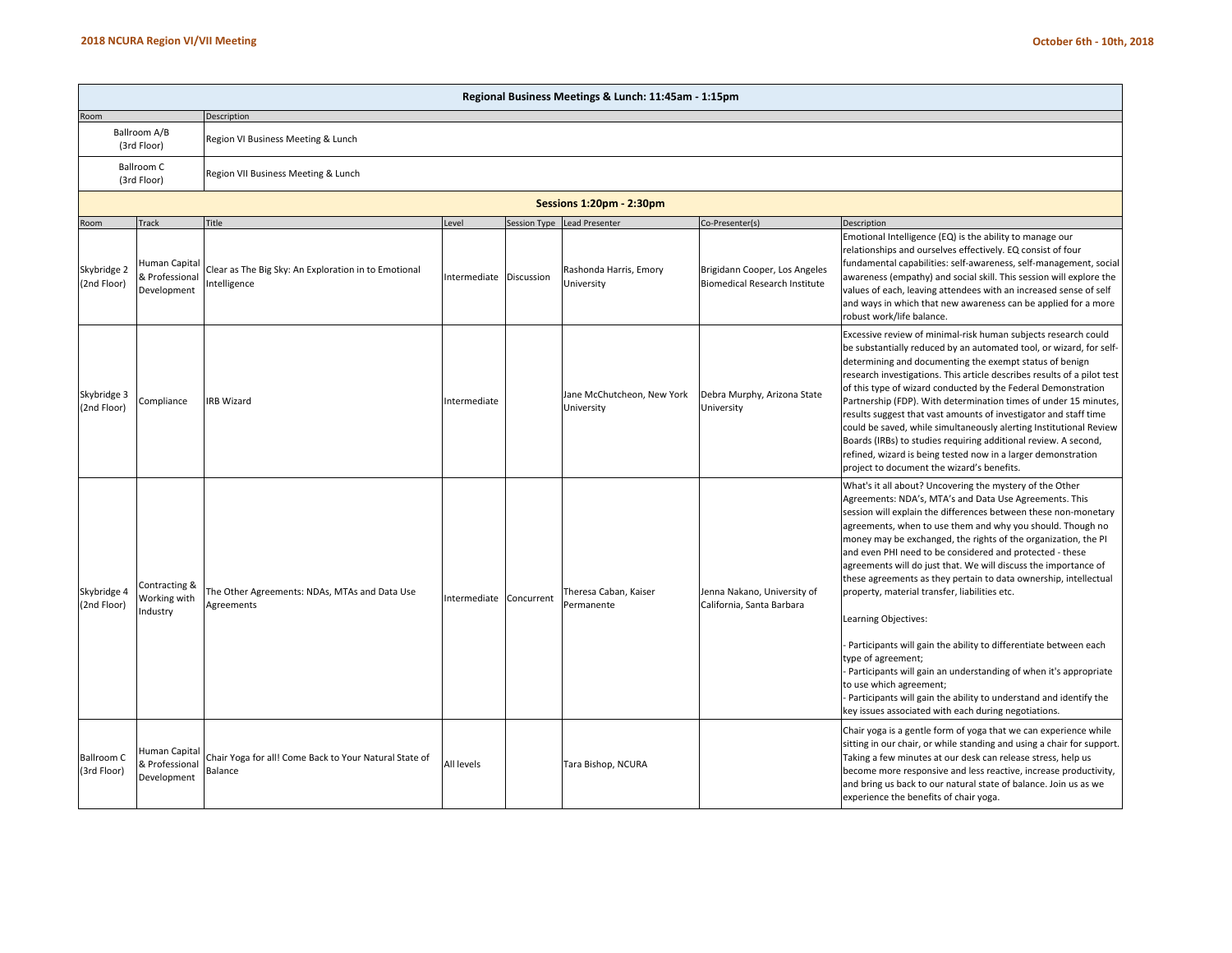required) to implement, for certain studies, three burden‐reducing provisions of the 2018 Requirements during the delay period (July 19, 2018 through January 20, 2019). Burden Reducing provisions may be implimented in advance ‐ that will be the focus of the

discussion.

| Conference<br>Room 1<br>(3rd Floor) | Post-Award                                 | Managing a Center with Success and Finesse                                                                                     | Intermediate Concurrent |                     | Joanne Lee, Stanford University                                    | Paulette Jones, University of<br>Montana                           | When you hear the words, "Managing a Center", what initially<br>comes to mind-- Fear? How do I do this? Where do I go to find out<br>how to manage a center grant? What are the steps in the process?<br>Center grants are broadly based, multidisciplinary, and typically<br>involve large group efforts, and managing them can be<br>challenging, no matter the size. Yet, it can be a simple process if<br>we employ some effective management strategies. With an<br>exchange of ideas between colleagues, we'll explore how in our<br>various spheres we've managed to "tame this dragon" and come<br>out stronger for it.                                                                                                                                              |
|-------------------------------------|--------------------------------------------|--------------------------------------------------------------------------------------------------------------------------------|-------------------------|---------------------|--------------------------------------------------------------------|--------------------------------------------------------------------|------------------------------------------------------------------------------------------------------------------------------------------------------------------------------------------------------------------------------------------------------------------------------------------------------------------------------------------------------------------------------------------------------------------------------------------------------------------------------------------------------------------------------------------------------------------------------------------------------------------------------------------------------------------------------------------------------------------------------------------------------------------------------|
| Conference<br>Room 5<br>(3rd Floor) | Departmental                               | NIH Proposal Budgeting: Can Seem as Vast as the<br>Montana Sky; We Will Help You Navigate with Pre- and<br>Post-Considerations | Basic/<br>Overview      | Concurrent          | Sandra Logue, University of<br>Colorado Anschutz Medical<br>Campus | Natalie Buys, University of<br>Colorado Anschutz Medical<br>Campus | Session will cover basic budgeting considerations from the pre-<br>award perspective as well as post-award cost principles and how<br>to effectively communicate within your department to stay on the<br>same page. Compliant projects=happy research admins!!                                                                                                                                                                                                                                                                                                                                                                                                                                                                                                              |
| Conference<br>Room 3<br>(3rd Floor) | Pre-Award                                  | Setting up a Proposal Development Office                                                                                       | Basic/<br>Overview      | Concurrent          | Carly Cummings, University of<br>Idaho                             | Csilla Csaplár, Stanford<br>University                             | This session will provide insights and experiences with<br>establishing a proposal development office at the central and<br>college levels.                                                                                                                                                                                                                                                                                                                                                                                                                                                                                                                                                                                                                                  |
| Conference<br>Room 2<br>(3rd Floor) | eRA, Systems<br>Management<br>& Operations | KR (Kuali Research) Upgrade Experiences                                                                                        | Intermediate            | Concurrent          | Barbara Inderwiesche,<br>University of California, Irvine          | David Tieu, University of<br>California, Irvine                    | On a dark and stormy night, we sat down for the 5-hour stretch of<br>work to upgrade from Kuali Coeus to Kuali Research. We had<br>planned for this for over a year. We have communicated, tested,<br>trained and vetted decisions with all major stakeholders. The<br>upgrade schedule for that night had been very carefully planned;<br>down to the minute. According to the plan, we should be done by<br>10PM and all get a good night sleep in preparation for hyper<br>support the next day. How does this story end? Come to this<br>session and find out.                                                                                                                                                                                                           |
| Skybridge 1<br>(2nd Floor)          | PUI                                        | Creating an Environment to Support Proposal Writing                                                                            | Basic/<br>Overview      | Concurrent          | Dennis Paffrath, University of<br>Maryland - Baltimore             | Deborah Shaver, University of<br>Idaho                             | All institutions face problems with providing adequate support for<br>proposal development, but due to size, staffing and other issues,<br>PUIs may find it more difficult to cultivate a nurturing<br>environment. Please join us for a collaborative session pertaining<br>to the tools and processes needed to bolster the submission of<br>quality proposals, most of which are of moderate cost but<br>substantial effectiveness.                                                                                                                                                                                                                                                                                                                                       |
|                                     |                                            |                                                                                                                                |                         |                     | Sessions 2:35pm - 3:45pm                                           |                                                                    |                                                                                                                                                                                                                                                                                                                                                                                                                                                                                                                                                                                                                                                                                                                                                                              |
| Room                                | Track                                      | Title                                                                                                                          | evel                    | <b>Session Type</b> | <b>Lead Presenter</b>                                              | Co-Presenter(s)                                                    | Description                                                                                                                                                                                                                                                                                                                                                                                                                                                                                                                                                                                                                                                                                                                                                                  |
| Skybridge 3<br>(2nd Floor)          | eRA, Systems<br>Management<br>& Operations | Paper to PDF: Pitfalls and Successes to Going Paperless                                                                        | Basic/<br>Overview      | Concurrent          | Brett Fortier, University of<br>California, Santa Barbara          | John Butzer, University of<br>California, Santa Barbara            | The pitfalls and successes of moving to a completely paperless<br>proposal and award life cycle.                                                                                                                                                                                                                                                                                                                                                                                                                                                                                                                                                                                                                                                                             |
| Skybridge 4<br>(2nd Floor)          | Compliance                                 | Updates to the Common Rule                                                                                                     | Basic/<br>Overview      | Concurrent          | Debra Murphy, Arizona State<br>University                          |                                                                    | As of June 18, 2018, - The Final Rule delays the general compliance<br>date of the 2018 Requirements for an additional 6-month period<br>until January 21, 2019. The transition provision in the Final Rule is<br>structured so that regulated entities cannot implement the revised<br>Common Rule in its entirety, in lieu of compliance with the current<br>version of the Common Rule, until the general compliance date<br>noted above. As a result of this delay to the general compliance<br>date, regulated entities will be required, with an exception, to<br>continue to comply with the requirements of the pre-2018 version<br>of the Common Rule until January 21, 2019. The exception to this<br>general rule is that institutions will be permitted (but not |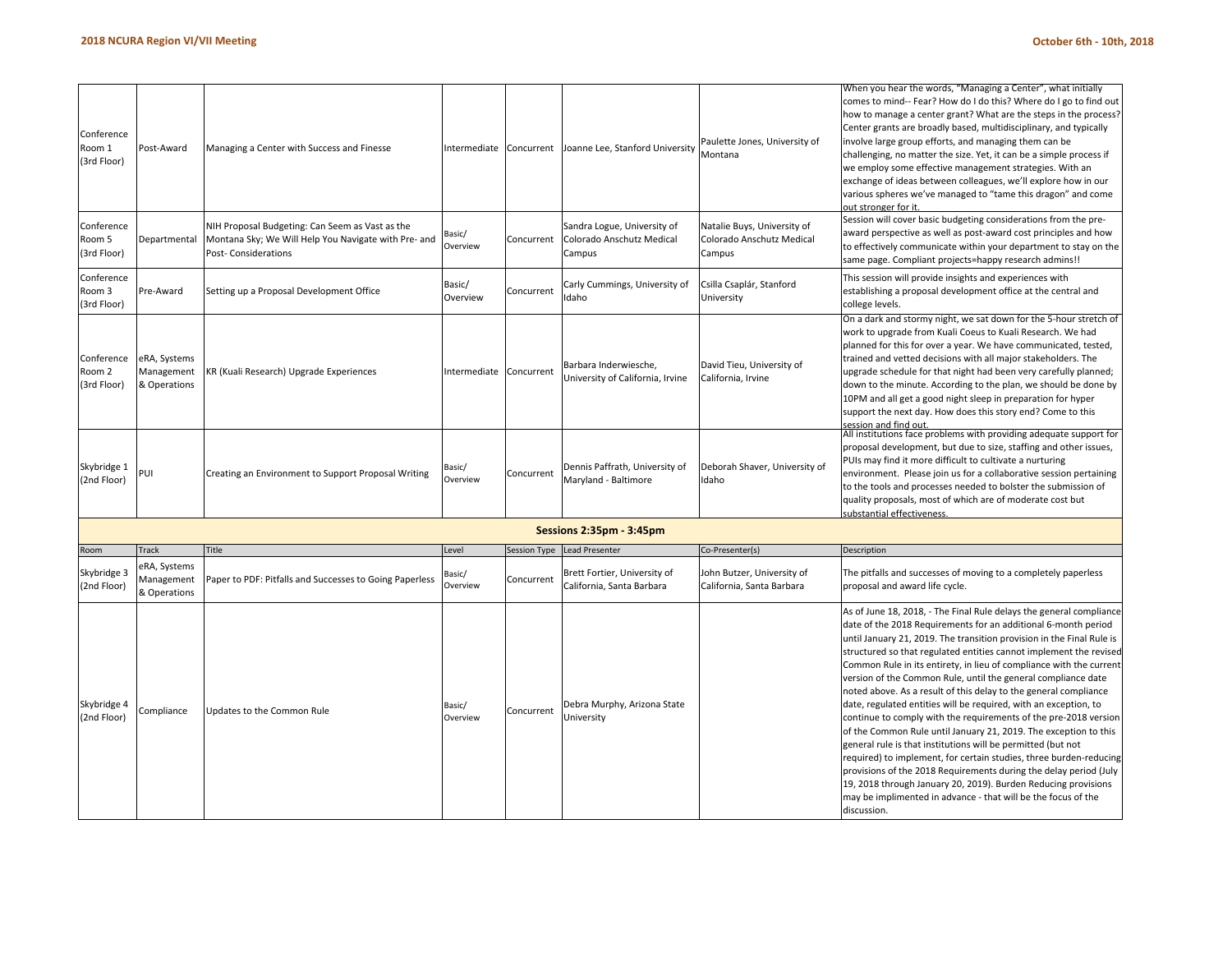| Conference<br>Room 5<br>(3rd Floor) | Federal                                        | National Institutes of Health (NIH) Update                                        | All levels              | Concurrent | Shellie Wilburn, National<br>Institutes of Health                          |                                                      | Participants will learn about the newest policy updates and how<br>their respective institutions may be impacted. Upon completion<br>of the presentation, participants will have the opportunity to ask<br>questions about new and existing policies and procedures.                                                                                                                                                                                                                                                                                                                                                                                                                                                                                                                    |  |  |  |  |
|-------------------------------------|------------------------------------------------|-----------------------------------------------------------------------------------|-------------------------|------------|----------------------------------------------------------------------------|------------------------------------------------------|-----------------------------------------------------------------------------------------------------------------------------------------------------------------------------------------------------------------------------------------------------------------------------------------------------------------------------------------------------------------------------------------------------------------------------------------------------------------------------------------------------------------------------------------------------------------------------------------------------------------------------------------------------------------------------------------------------------------------------------------------------------------------------------------|--|--|--|--|
| Skybridge 2<br>(2nd Floor)          | Pre-Award                                      | International Intricacies: A USAID Seminar                                        | Intermediate Concurrent |            | Ryan Vann, Dickinson College                                               |                                                      | This presentation examines proposal development for projects of<br>an international scope, with a specific focus on United States<br>Agency for International Development (USAID). The first section of<br>the presentation briefly examines mechanisms of award and<br>policies pertinent to USAID. The second portion of the<br>presentation delves into budgetary and practical considerations<br>when developing a response to a USAID opportunity.                                                                                                                                                                                                                                                                                                                                 |  |  |  |  |
| Skybridge 1<br>(2nd Floor)          | ost-Award                                      | Challenges in Fiscal Compliance                                                   | Advanced                | Concurrent | Andra Sawyer, University of<br>Washington                                  |                                                      | Ensuring fiscal compliance is an increasing challenge given the<br>current environment. This includes: unclear or ever-changing<br>federal regulations, pressure to "make it work," auditor's<br>increasing use of data analytics, shrinking budgets, program<br>implementation with multiple funding sources, adherence to your<br>own institution's principles and culture all while ensuring a<br>streamlined and audit-proof process. This presentation will use<br>case studies to examine common challenges and approaches on<br>how to ensure fiscal compliance in this environment.                                                                                                                                                                                             |  |  |  |  |
| Conference<br>Room 3<br>(3rd Floor) | Departmental                                   | Strategies for Restructuring Departmental Research<br>Teams as A Result of Change | Intermediate            | Concurrent | Derick Jones, Los Angeles<br><b>Biomedical Research Institute</b>          | Rashonda Harris, Emory<br>University                 | This discussion group will focus on strategies for structuring<br>research support teams within an centralized unit or department<br>that maximizes limited resources available for administrative<br>activities due to change. Facilitators will share two strategies for<br>structuring research support for centralized units/department<br>environments, focusing on scalability and availability of resources.<br>Discussion topics will focus on the operational perspective e.g.<br>staff burnout, recruitment, knowledge management and transfer,<br>on-boarding new team members if applicable, workload<br>management, flexibility in performing tasks, response/<br>turnaround time, cross-training and re-motivating your team                                              |  |  |  |  |
| Conference<br>Room 1<br>(3rd Floor) | Human Capital<br>& Professional<br>Development | Mountains, Valleys and Vistas of Alternative Work<br>Arrangements                 | Advanced                | Concurrent | Alexa Van Dalsem, University of Dennis Paffrath, University of<br>Colorado | Maryland, Baltimore                                  | through change.<br> Colorado and Maryland offer a wide variety of activities to enjoy<br>outside of work, and the central sponsored projects office at the<br>University of Colorado Boulder and University of Maryland<br>Baltimore are committed to supporting our staff's work-life<br>balance. Alternative work arrangements - part-time schedules,<br>telecommuting both part and full-time, flex time, and long-term<br>absences - have become a normal part of our staff's schedule.<br>This session will explore what works well, challenges, and things<br>to consider as a manager when implementing and managing<br>alternative work arrangements                                                                                                                            |  |  |  |  |
| Conference<br>Room 2<br>(3rd Floor) | Contracting &<br>Working with<br>industry      | <b>Clinical Trial Contracting</b>                                                 | Basic/<br>Overview      | Concurrent | Angie Karchmer, University of<br>California, Irvine                        | Kimberlee Eudy, University of<br>Southern California | Most clinical trial agreements contain complex legal, regulatory,<br>financial and administrative language that are challenging to<br>review and negotiate. Depending on the type of clinical trial<br>(Sponsor Initiated vs Investigator Initiated) the terms such as<br>indemnification, intellectual property, and publication will differ.<br>In addition, with so many stakeholders involved, it is becoming<br>increasingly necessary that the negotiator employ a skilled,<br>innovative approach with each contract. In this session, the<br>presenters will provide an introduction to clinical trial agreements<br>by discussing the major clauses of clinical trials agreements in a<br>sponsor initiated and PI initiated clinical trials, regardless of<br>funding source. |  |  |  |  |
|                                     | Afternoon Refreshment Break 3:45pm - 4:00pm    |                                                                                   |                         |            |                                                                            |                                                      |                                                                                                                                                                                                                                                                                                                                                                                                                                                                                                                                                                                                                                                                                                                                                                                         |  |  |  |  |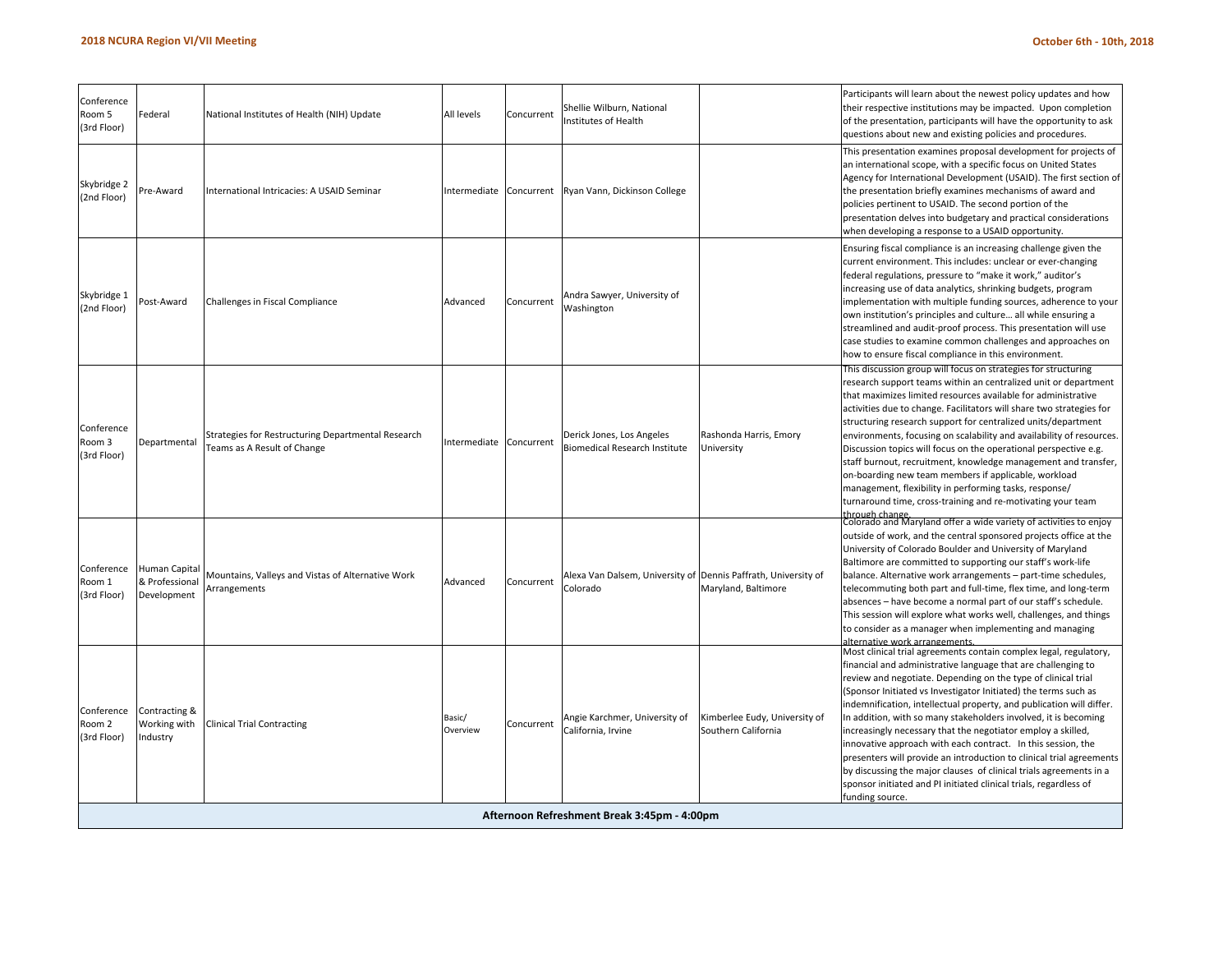|                                     | Sessions 4:00pm - 5:00pm                       |                                                                           |                         |            |                                                                          |                                                     |                                                                                                                                                                                                                                                                                                                                                                                                                                                                                                                                                                                                                                                                                                                                                                                                                                                                                                                                                                                                                                                                       |  |  |  |  |  |
|-------------------------------------|------------------------------------------------|---------------------------------------------------------------------------|-------------------------|------------|--------------------------------------------------------------------------|-----------------------------------------------------|-----------------------------------------------------------------------------------------------------------------------------------------------------------------------------------------------------------------------------------------------------------------------------------------------------------------------------------------------------------------------------------------------------------------------------------------------------------------------------------------------------------------------------------------------------------------------------------------------------------------------------------------------------------------------------------------------------------------------------------------------------------------------------------------------------------------------------------------------------------------------------------------------------------------------------------------------------------------------------------------------------------------------------------------------------------------------|--|--|--|--|--|
| Room                                | Track                                          | Title                                                                     | Level                   |            | Session Type Lead Presenter                                              | Co-Presenter(s)                                     | Description                                                                                                                                                                                                                                                                                                                                                                                                                                                                                                                                                                                                                                                                                                                                                                                                                                                                                                                                                                                                                                                           |  |  |  |  |  |
| Conference<br>Room 5<br>(3rd Floor) | eRA, Systems<br>Management<br>& Operations     | everaging Social Media to Support Training and<br>Development             | Basic/<br>Overview      | Concurrent | Nicole Joyce, University of<br>California, San Diego                     |                                                     | We often reference social media for its abilities to connect, share<br>and promote. That is why it can be an increasingly useful tool to<br>research administration support training and development efforts,<br>even in a higher education environment. At the end of this session<br>participates will have gain ability to discuss and evaluate primary<br>social media platforms and their potential use for application at<br>their institution.                                                                                                                                                                                                                                                                                                                                                                                                                                                                                                                                                                                                                 |  |  |  |  |  |
| Skybridge 1<br>(2nd Floor)          | Human Capital<br>& Professional<br>Development | Diversity & Inclusion: Why it Matters?                                    | Basic/<br>Overview      | Discussion | Tolise Dailey, University of<br>Colorado - Boulder                       |                                                     | Come learn about NCURA's Task Force on Diversity and Inclusion.<br>Join us for and open forum discussion on diversity and what that<br>means for NCURA.                                                                                                                                                                                                                                                                                                                                                                                                                                                                                                                                                                                                                                                                                                                                                                                                                                                                                                               |  |  |  |  |  |
| Conference<br>Room 3<br>(3rd Floor) | Pre-Award                                      | Thinking BIG - The Role of Development in Research<br>Administration      | Intermediate Concurrent |            | Theresa Caban, Kaiser<br>Permanente                                      | Matthew Kirk, Cedars-Sinai<br><b>Medical Center</b> | This course will help department research administrators<br>understand why extramural funding is important. The presenters<br>will discuss and review the types and sources of funding and<br>illustrate the importance of determining and developing funding<br>priorities and targets for your department. Additionally, the<br>speakers will touch on the importance of having a funding strategy<br>and diversified portfolio for your researchers and best practices in<br>disseminating and tracking funding opportunities. This course<br>takes special care in providing both the researcher's perspective as<br>well as the institution's perspective in what sponsored research<br>funding means.<br>Learning Objectives:<br>Understand the difference in funding by sponsor type. You will<br>know the importance of diversification and relationship in the<br>development process.<br>You will be able to identify funding opportunities for your<br>researchers and provide helpful insights into best practices for<br>disseminating that information. |  |  |  |  |  |
| <b>Ballroom C</b><br>(3rd Floor)    | Compliance                                     | Export Control Compliance at a University                                 | Basic/<br>Overview      | Concurrent | Nancy Henderson, Arizona State Debra Murphy, Arizona State<br>University | University                                          | This session is an introduction to the basic concepts associated<br>with the export control regulations and the impact of the<br>regulations on the university community. The participants will<br>learn basic export control terminology, know what regulations and<br>sanctions are involved, and understand how to better identify and<br>manage potential export control risks on their campus. Actual real-<br>world examples, best practices, and resources will be provided to<br>cover the export control review of proposals and awards, the<br>ramifications of hiring non-U.S. person employees/students to<br>work on certain research projects, working with foreign<br>collaborators, measures needed to protect export controlled<br>projects, and the implications of travel or research outside the U.S.                                                                                                                                                                                                                                             |  |  |  |  |  |
| Conference<br>Room 1<br>(3rd Floor) | Departmental                                   | Forecasting - Reach for the Sky, but Know the Numbers<br>to Get You There | Intermediate Concurrent |            | Randi Wasik, University of<br>Washington                                 |                                                     | What is forecasting - it is the process of making predications of<br>the future based on past and present data and most commonly by<br>analysis of trends. In short you need to get to know your<br>researchers, your institution, your sponsors so that you<br>understand what they are strategizing on and what they think it is<br>going to take to reach goals, objectives, mission and so on.<br>Numbers can be applied to almost everything we do and be our<br>partner, taking the emotions out of difficult<br>questions/conversation. The are is in pulling the numbers<br>together to answer the question/make the case and then how to<br>speak to them to build partnerships.                                                                                                                                                                                                                                                                                                                                                                             |  |  |  |  |  |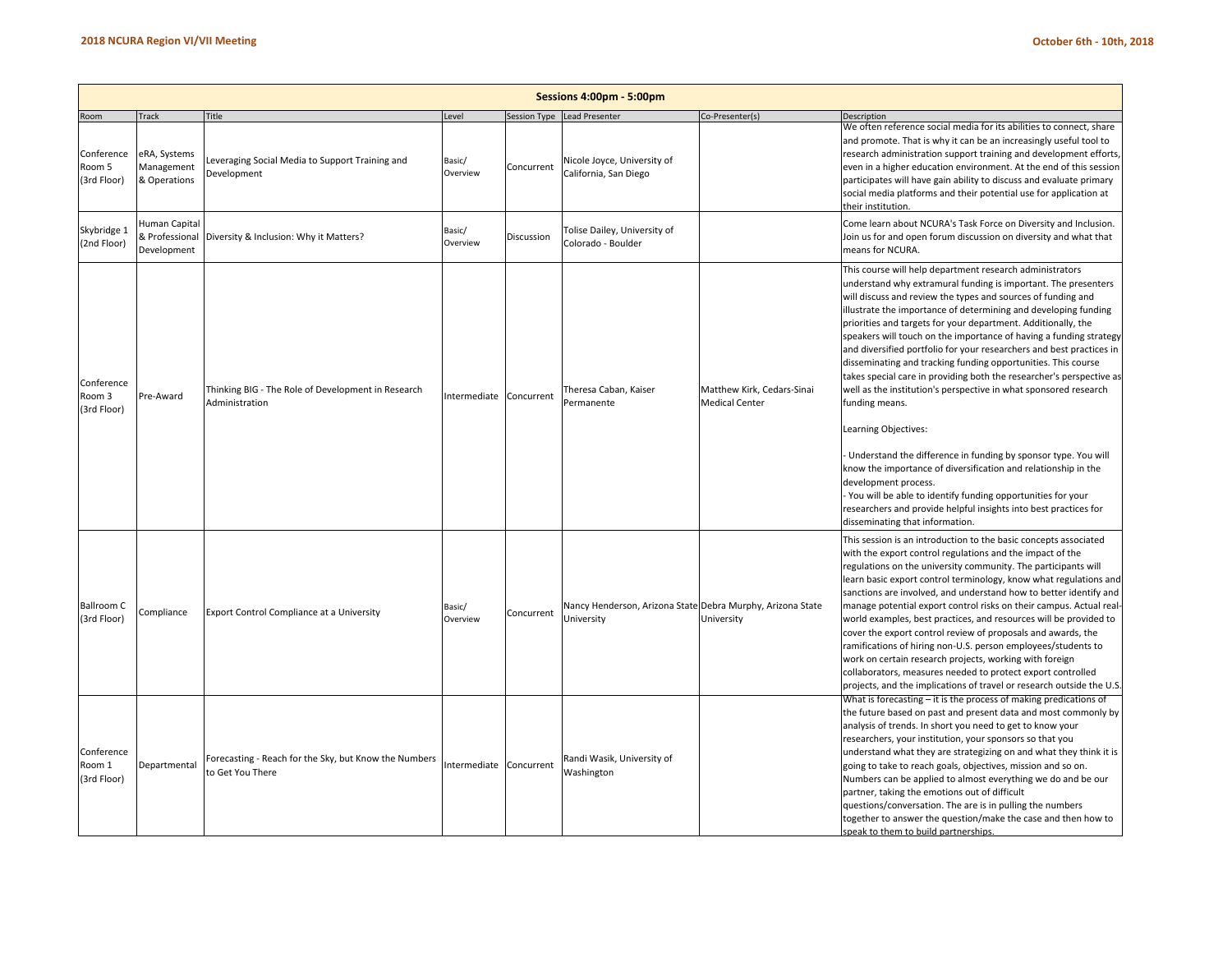| Skybridge 2<br>(2nd Floor)          | Post-Award                                                                                                                                                                                                                                                                                      | Conquering the Closeout                                              | Basic/<br>Overview | Concurrent | Adrienne Aviles, Huron<br><b>Consulting Group</b>   | Csilla Csaplár, Stanford<br>University                                                   | When does the closeout process start? How can we best manage<br>awards to ensure smooth closeout at the end of the project<br>period? This session lays out a collaborative road map for<br>departmental and central office administrators to coordinate the<br>completion of financial and non-financial award obligations. We<br>will discuss best practices, challenges, and practical approaches to<br>manage for closeout through the entire project lifecycle.                                                                                                                                                                                                                                                  |  |  |  |  |  |
|-------------------------------------|-------------------------------------------------------------------------------------------------------------------------------------------------------------------------------------------------------------------------------------------------------------------------------------------------|----------------------------------------------------------------------|--------------------|------------|-----------------------------------------------------|------------------------------------------------------------------------------------------|-----------------------------------------------------------------------------------------------------------------------------------------------------------------------------------------------------------------------------------------------------------------------------------------------------------------------------------------------------------------------------------------------------------------------------------------------------------------------------------------------------------------------------------------------------------------------------------------------------------------------------------------------------------------------------------------------------------------------|--|--|--|--|--|
| Skybridge 3<br>(2nd Floor)          | Departmental                                                                                                                                                                                                                                                                                    | Cowboy Wisdom: Lassoing the Biosketch and Other<br>Support           | Basic/<br>Overview | Concurrent | Jackie Lucas, City of Hope                          | Jennifer Lawrence, University of<br>Arizona; Andra Kiscaden,<br>University of New Mexico | What's the purpose of a Biosketch and Other Support page and<br>who's lookin' at 'em!? If you have ever pondered this question,<br>this session is for you! In this session you will learn (almost) all<br>there is to know about Biosketches & Other Support, including<br>their similarities and differences, how to tailor to your audience<br>and to the current proposal, formatting and content requirements<br>by sponsor, resources available to assist you and your PI, and<br>MUCH more! This session is great for those who are new to<br>research administration and those looking for a deeper dive into<br>these documents. Both central and departmental folks will find<br>value in this presentation |  |  |  |  |  |
| Skybridge 4<br>(2nd Floor)          | PUI                                                                                                                                                                                                                                                                                             | PUI Party vs. Pity - Celebrating Advantages and Simpler<br>Solutions | All levels         | Discussion | Sylvia Bradshaw, Dixie State<br>University          |                                                                                          | The PUI environment is unique and justifiably frustrating. This<br>discussion will identify the advantages and disadvantages faced in<br>the PUI environment, while also discussing solutions provided<br>from the discussion group. Please come prepared to not only learn<br>from others but to also share your expertise and successes.                                                                                                                                                                                                                                                                                                                                                                            |  |  |  |  |  |
| Conference<br>Room 2<br>(3rd Floor) | Contracting &<br>Working with<br>Industry                                                                                                                                                                                                                                                       | <b>Clinical Trial Contracting</b>                                    | Basic/<br>Overview | Discussion | Angie Karchmer, University of<br>California, Irvine | Kimberlee Eudy, University of<br>Southern California                                     | This discussion group is a follow on the Clinical Trial Contracting<br>concurrent session.                                                                                                                                                                                                                                                                                                                                                                                                                                                                                                                                                                                                                            |  |  |  |  |  |
|                                     | Tuesday Evening Dinner & Entertainment 6:30pm - 10:00pm                                                                                                                                                                                                                                         |                                                                      |                    |            |                                                     |                                                                                          |                                                                                                                                                                                                                                                                                                                                                                                                                                                                                                                                                                                                                                                                                                                       |  |  |  |  |  |
| Location                            |                                                                                                                                                                                                                                                                                                 | Description                                                          |                    |            |                                                     |                                                                                          |                                                                                                                                                                                                                                                                                                                                                                                                                                                                                                                                                                                                                                                                                                                       |  |  |  |  |  |
|                                     | <b>Billings Depot</b><br>Come join your colleagues at the historic Billings train depot for Tuesday night dinner, entertainment, the annual state basket raffles, and activities. Transport will be available for those that need arrangements.<br>2310 Montana Avenue<br>(3 blocks from hotel) |                                                                      |                    |            |                                                     |                                                                                          |                                                                                                                                                                                                                                                                                                                                                                                                                                                                                                                                                                                                                                                                                                                       |  |  |  |  |  |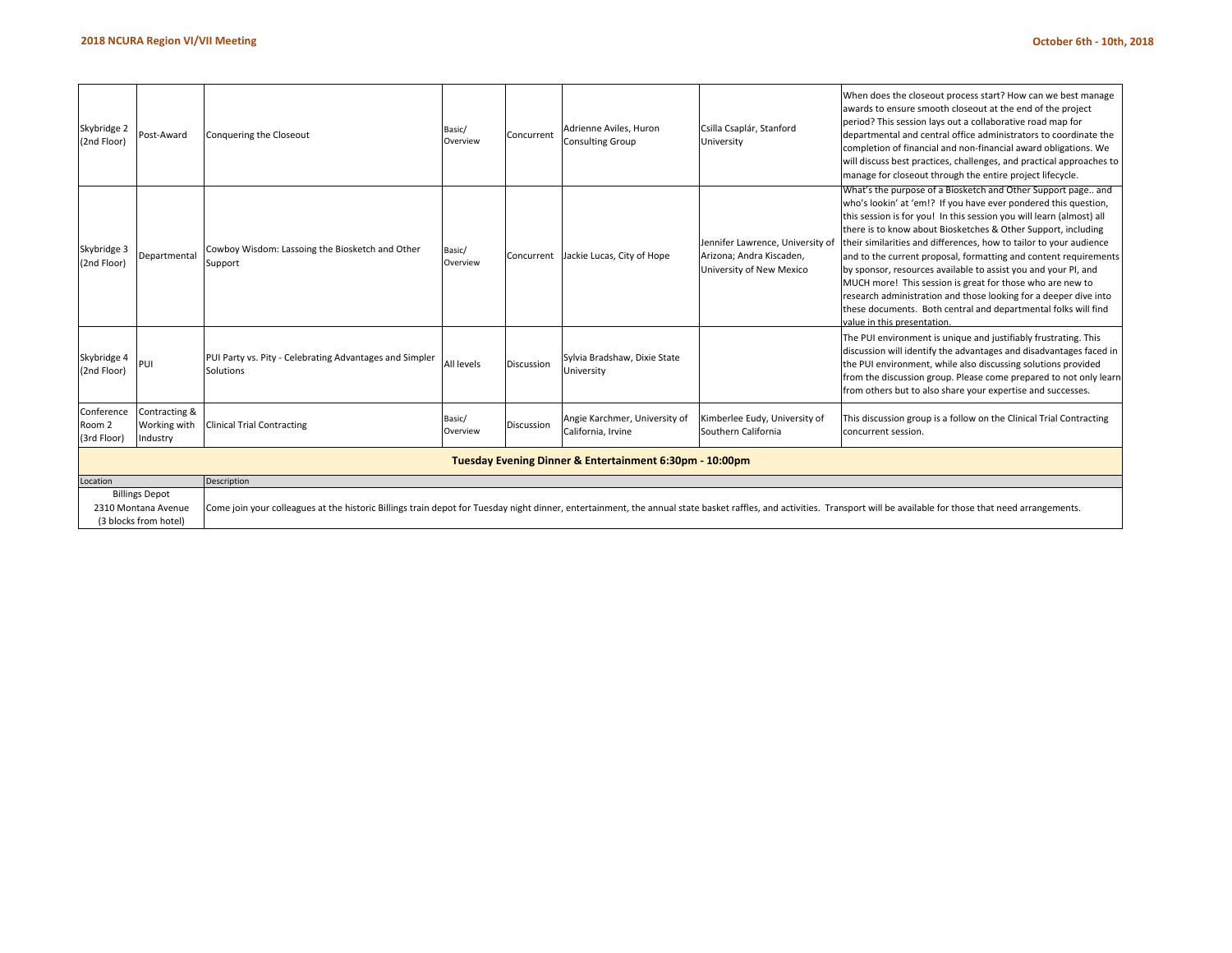|                                     | Wednesday, October 10, 2018                    |                                                                                                                             |                        |              |                                              |                                                                             |                                                                                                                                                                                                                                                                                                                                                                                                                                                                                                                                                                                                                                                                                                                                                                                                                 |  |  |  |  |  |  |
|-------------------------------------|------------------------------------------------|-----------------------------------------------------------------------------------------------------------------------------|------------------------|--------------|----------------------------------------------|-----------------------------------------------------------------------------|-----------------------------------------------------------------------------------------------------------------------------------------------------------------------------------------------------------------------------------------------------------------------------------------------------------------------------------------------------------------------------------------------------------------------------------------------------------------------------------------------------------------------------------------------------------------------------------------------------------------------------------------------------------------------------------------------------------------------------------------------------------------------------------------------------------------|--|--|--|--|--|--|
|                                     | Registration Open 7:30am - 8:30am              |                                                                                                                             |                        |              |                                              |                                                                             |                                                                                                                                                                                                                                                                                                                                                                                                                                                                                                                                                                                                                                                                                                                                                                                                                 |  |  |  |  |  |  |
|                                     |                                                |                                                                                                                             |                        |              | Continental Breakfast 7:30am - 8:15am        |                                                                             |                                                                                                                                                                                                                                                                                                                                                                                                                                                                                                                                                                                                                                                                                                                                                                                                                 |  |  |  |  |  |  |
| <b>Sessions 8:30am - 10:00am</b>    |                                                |                                                                                                                             |                        |              |                                              |                                                                             |                                                                                                                                                                                                                                                                                                                                                                                                                                                                                                                                                                                                                                                                                                                                                                                                                 |  |  |  |  |  |  |
| Room                                | <b>Track</b>                                   | Title                                                                                                                       | Level                  | Session Type | <b>Lead Presenter</b>                        | Co-Presenter(s)                                                             | Description                                                                                                                                                                                                                                                                                                                                                                                                                                                                                                                                                                                                                                                                                                                                                                                                     |  |  |  |  |  |  |
| Conference<br>Room 5<br>(3rd Floor) | eRA, Systems<br>Management<br>& Operations     | From Paper to Project-based Certification and Lived to<br>Talk About It!                                                    | ntermediate Concurrent |              | Chris Carsten, Colorado State<br>University  |                                                                             | Colorado State University went live in January 2018 with an online<br>project-based certification application, Huron ecrt. We<br>transitioned from a paper-based process to the cloud application<br>with minimal discombobulation. The transition to project (as<br>opposed to individual) statements has been a learning curve for<br>our community, but the response has been positive. As we enter<br>our 2nd year of experience with ecrt, we are already approaching<br>100% certification compliance -- the Grail of effort reporting. This<br>session will provide an opportunity for discussion of future effort<br>certification trends and possibilities.                                                                                                                                            |  |  |  |  |  |  |
| Conference<br>Room 2<br>(3rd Floor) | Compliance                                     | A Culture of Compliance - Find Your Hidden Treasures                                                                        | ntermediate            | Concurrent   | Laura Register, Stanford<br>University       | Lisa Wottrich, SRI International                                            | Compliance, risk, and ethics are all terms prevalent in research<br>administration, but what do they really mean for the larger<br>organization? Old-school piecemeal compliance is being replaced<br>with an organization-wide approach to managing risks. This<br>session will focus on how to create an organizational culture that<br>is not only aware of compliance, risk, and ethics, but integrates<br>these elements into all aspects of operations with buy-in and<br>investment from employees at all levels. This will include<br>strategies to reduce administrative burden while improving<br>organizational compliance.                                                                                                                                                                          |  |  |  |  |  |  |
| Conference<br>Room 3<br>(3rd Floor) | Human Capital<br>& Professional<br>Development | How Am I Ever Going to Do That? Problem Solving                                                                             | Basic/<br>Overview     | Concurrent   | Trisha Southergill, Montana<br>Tech          | Sandra Logue, University of<br>Colorado Anschutz Medical<br>Campus          | Research Administrators are expected to be problem solvers. Their<br>institutions count on them for smooth operations and processes.<br>Yet, as any professional in Research Administration will tell you,<br>every day is filled with challenges and opportunities for<br>improvement. In this session, we'll explore seven obstacles that all<br>research administrators face daily. Participants will learn the PRO<br>method of response to these common problems: Proactivity (long<br>term problem-solving), Reactivity (short term, immediate<br>reaction), and Operationality (servicing relationships and finding<br>the learning moment). Challenges to include: organization, PI<br>interaction, work allocation, timeline issues, technological issues,<br>communication, and work place structure. |  |  |  |  |  |  |
| Skybridge 3<br>(2nd Floor)          | Contracting &<br>Working with<br>industry      | A Mountain of information on SBIR/STTR from the Pre<br>Award, Post Award and Office of Technology Transfer<br>perspectives. | Basic/Overvie<br>w     | Concurrent   | Ann-Marie Bilderback,<br>University of Idaho | Jeremy Tamsen, University of<br>Idaho<br>Vicki Russell, University of Idaho | This session focuses on SBIR/STTR from the Pre Award, Post<br>Award and OTT perspective. The Pre Award emphasis is on the<br>history of SBIR/STTR up to present day, comparison of the SBIR to<br>the STTR, and the corresponding level of university involvement.<br>The Post Award segment of the session highlights the differences<br>and similarities of subaward agreements from the small business<br>with those of other sponsors. The OTT portion sheds light on the<br>important role of the Office of Technology Transfer for the<br>university, CO-PI, and small business ensuring IP agreements are<br>in place prior to submission.                                                                                                                                                               |  |  |  |  |  |  |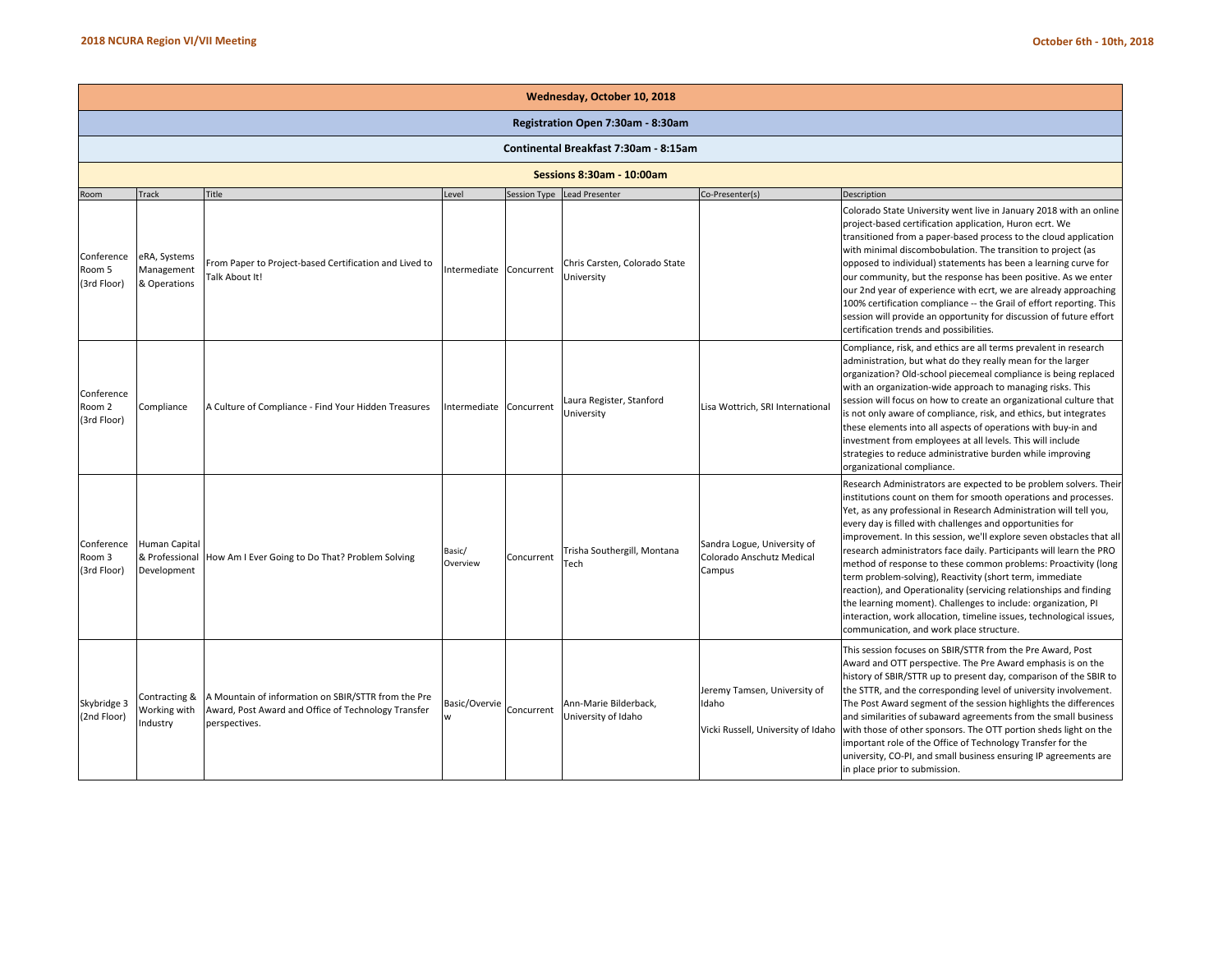| Conference<br>Room 1<br>(3rd Floor) | Human Capital<br>& Professional<br>Development | Changing Lanes: How to Transition from an Individual<br>Contributor to a Team Leader | Intermediate Discussion |              | Nicole Pobuta, Stanford<br>University                             | Brian Del Bono, Stanford<br>University                 | Congratulations - you're a new manager! Being promoted to a<br>manager marks a major milestone in your career and is a sign of<br>your professional growth and success; but as with any new job, it's<br>not without its own distinct challenges. In this session we'll<br>discuss both challenges and strategies for making the transition.<br>We'll talk about leveraging the traits that made you successful and<br>the new skills you'll need to develop, as well as how to navigate<br>the roles fluidly and how to recognize which hat to wear and<br>when. We'll also discuss how team dynamics and relationships<br>change, how to prepare your team for success and how to reframe<br>your personal mission to make you a successful manager and                                                                                                                                                                                    |
|-------------------------------------|------------------------------------------------|--------------------------------------------------------------------------------------|-------------------------|--------------|-------------------------------------------------------------------|--------------------------------------------------------|----------------------------------------------------------------------------------------------------------------------------------------------------------------------------------------------------------------------------------------------------------------------------------------------------------------------------------------------------------------------------------------------------------------------------------------------------------------------------------------------------------------------------------------------------------------------------------------------------------------------------------------------------------------------------------------------------------------------------------------------------------------------------------------------------------------------------------------------------------------------------------------------------------------------------------------------|
| Skybridge 4<br>(2nd Floor)          | <b>Departmental</b>                            | DRA Bootcamp for the Combat Veteran                                                  | Intermediate            | Concurrent   | Derick Jones, Los Angeles<br><b>Biomedical Research Institute</b> | Rashonda Harris, Emory<br>University                   | This session will provide an overview of subject matters which<br>departmental research administrators (DRAs) need to know in<br>order to effectively manage research. We will cover the role of a<br>DRA, sponsored vs non-sponsored support for researchers,<br>compliance issues, space and facilities, on-boarding, maneuvering<br>change and more. We will explain how to review research<br>portfolios in terms of sustainability, forecasting, strategic<br>planning, succession planning, recognizing financial cliffs,<br>expanding your business model and tools to supplement<br>traditional methods of financial support. We will also discuss the<br>fundamentals of working with faculty: helping them develop<br>proposal plans, familiarizing them with the local and global<br>research opportunities and funding cultures and helping them<br>navigate the multitude of compliance regulations associated with<br>research |
| Skybridge 1<br>(2nd Floor)          | Human Capital<br>Professional<br>Development   | ntergenerational Communication: Working in<br>Multigenerational Teams                | Intermediate Concurrent |              | Saiga Anne Qureshi, University<br>of California, San Francisco    | Dennis Paffrath, University of<br>Maryland - Baltimore | As the demographics of the workplace continues to shift and older<br>workers stay in the workforce longer and younger workers<br>increase to fill vacancies, this session considers specific tools and<br>techniques to support both managers and colleagues to<br>communicate more effectively in a multigenerational team. These<br>types of teams can in fact provide huge strength and be a resource<br>to be harnesses, but if not managed well they can be a minefield<br>of stereotypes, rivalries and barriers. This session will provide a<br>greater understanding of the four or five generations in the<br>workforce, how to support intergenerational communication and<br>how to harness the team to maximize the impact of the strengths<br>of a multigenerational workforce.                                                                                                                                                 |
| Skybridge 2<br>(2nd Floor)          | 'UΙ                                            | Is Your Institution Ready for an Electronic Research<br>Administration System?       | Basic/<br>Overview      | Concurrent   | Deborah Shaver, University of<br>Idaho                            | Diane Barrett, Colorado State<br>University            | Considering the purchase of an electronic research administration<br>package? How do you know if your institution is ready? What info<br>do you need to guide your decision? Join us for a frank discussion<br>of the risks and benefits of implementing an eRA system.                                                                                                                                                                                                                                                                                                                                                                                                                                                                                                                                                                                                                                                                      |
|                                     |                                                |                                                                                      |                         |              | Morning Refreshment Break 10:00am - 10:20am                       |                                                        |                                                                                                                                                                                                                                                                                                                                                                                                                                                                                                                                                                                                                                                                                                                                                                                                                                                                                                                                              |
|                                     |                                                |                                                                                      |                         |              | Sessions 10:20am - 11:45am                                        |                                                        |                                                                                                                                                                                                                                                                                                                                                                                                                                                                                                                                                                                                                                                                                                                                                                                                                                                                                                                                              |
| Room                                | <b>Track</b>                                   | Title                                                                                | Level                   | Session Type | Lead Presenter                                                    | Co-Presenter(s)                                        | Description                                                                                                                                                                                                                                                                                                                                                                                                                                                                                                                                                                                                                                                                                                                                                                                                                                                                                                                                  |
| Conference<br>Room 5<br>(3rd Floor) | PUI                                            | ERA in a PUI: A Collaborative Solution to the ERA Woes                               | <b>All levels</b>       | Concurrent   | Sylvia Bradshaw, Dixie State<br>University                        | Julia Anderson, Southern Utah<br>University            | This session will detail the process taken by three institutions in<br>Utah to procure and ERA software system. Research shows that<br>48% of institutions are working without an ERA system in place.<br>Southern Utah University, Dixie State University, and Utah Valley<br>University were all in this category. We will share the journey and<br>our process in arranging a collaborative purchase of an ERA<br>software system.                                                                                                                                                                                                                                                                                                                                                                                                                                                                                                        |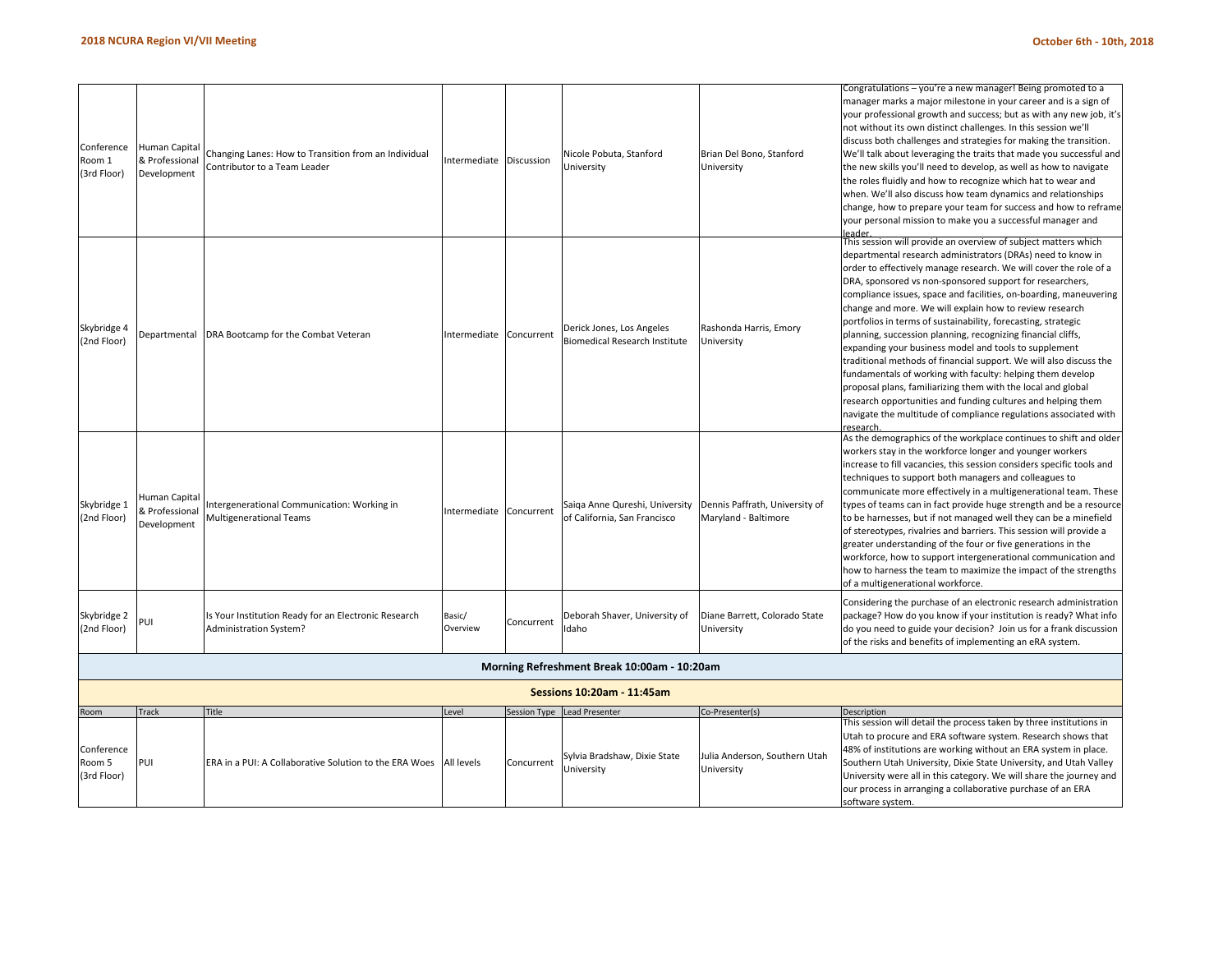| Skybridge 1<br>(2nd Floor)          | Human Capital<br>& Professional<br>Development | Learning to Understand your Other Half: Central is from Intermediate/<br>Mars and Departments are from Venus | Advanced               | Concurrent | Catherine Douras, Colorado<br><b>State University</b>          | Liz Grinstead, Colorado State<br>University                  | The divide between a central research office and university<br>departments can be daunting and hinder efficient research<br>support. Understanding the challenges that departmental and<br>central offices face is best done when you experience the<br>challenges yourself. Colorado State University has implemented a<br>number of new initiatives to help strengthen the bridge between<br>central and department. We will present our success stories and<br>roadbumps, and explore our vision for future collaborations.<br>Discussion will invite participants to share their experiences and<br>identify areas of potential for cross training at their own<br>nstitutions.                                                                                                                                                                                                                                                                                                                                                                   |
|-------------------------------------|------------------------------------------------|--------------------------------------------------------------------------------------------------------------|------------------------|------------|----------------------------------------------------------------|--------------------------------------------------------------|-------------------------------------------------------------------------------------------------------------------------------------------------------------------------------------------------------------------------------------------------------------------------------------------------------------------------------------------------------------------------------------------------------------------------------------------------------------------------------------------------------------------------------------------------------------------------------------------------------------------------------------------------------------------------------------------------------------------------------------------------------------------------------------------------------------------------------------------------------------------------------------------------------------------------------------------------------------------------------------------------------------------------------------------------------|
| Conference<br>Room 2<br>(3rd Floor) | Pre-Award                                      | Working with Development vs. Working with Sponsored<br>Projects: Culture & Language Differences Explored     | Advanced               | Concurrent | Matthew Kirk, Cedars-Sinai<br><b>Medical Center</b>            |                                                              | Sponsored Programs Offices must be able to work effectively with<br>their fundraising counterparts to facilitate the research<br>enterprise. These relationships can be complicated by poorly<br>understood expectations, differing cultures and languages, and<br>separate reporting structures. We will examine the competing<br>priorities of these two components that are vital to your<br>institution's success, and share challenges and success stories.<br>Target audience: Central and departmental leaders and staff who<br>have responsibility for stewardship of philanthropic donations<br>that support research.                                                                                                                                                                                                                                                                                                                                                                                                                       |
| Conference<br>Room 1<br>(3rd Floor) | Contracting &<br>Working with<br>Industry      | The Federal Acquisition Regulations: Federal Contracts<br>for Research and Development                       | ntermediate Concurrent |            | Kevin Stewart, University of<br>California, Santa Barbara      | Cara Winnewisser, University of<br>California, Santa Barbara | This session will review and analyze the core components of a FAR-<br>based procurement contract for research and development.<br>There will be a brief overview of the structure and functions of the<br>FAR, but the session will otherwise focus specifically on the form,<br>structure, and the terms and conditions applied to contracts for<br>research by the Federal agencies. Key contract clauses for R&D<br>will be reviewed and analyzed (base FAR clauses as well as agency-<br>specific clauses). Time will also be devoted to reviewing some key<br>challenging clauses for sponsored research at universities.<br>Learning Objectives:<br>Participants will gain a better understanding of the components<br>of, and requirements of, Federal contracts for research,<br>Participants will be able to identify and understand the<br>obligations for key FAR clauses in R&D contracts,<br>Participants will gain a working understanding of some of the<br>problematic & troublesome clauses encountered in Federal R&D<br>contracts. |
| Conference<br>Room 3<br>(3rd Floor) | Departmental                                   | Jniversities as Funders: The UCSF Case Study, Gift<br>Funding a Research Program                             | ntermediate            | Concurrent | Saiga Anne Qureshi, University<br>of California, San Francisco |                                                              | As diversification of funding increases, specifically towards<br>philanthropy dollars, it is interesting to consider the impact that<br>this shift in funding creates. All dollars are not created equally and<br>this shift in funding requires a shift in consideration by the<br>university and department and skills in the research administrator.<br>This session will consider a case study from UCSF, funding a<br>research program of \$50m entirely in gift funding. It will consider<br>how the program was set up, lessons learned and the structural<br>differences and their impact on the research manager.                                                                                                                                                                                                                                                                                                                                                                                                                            |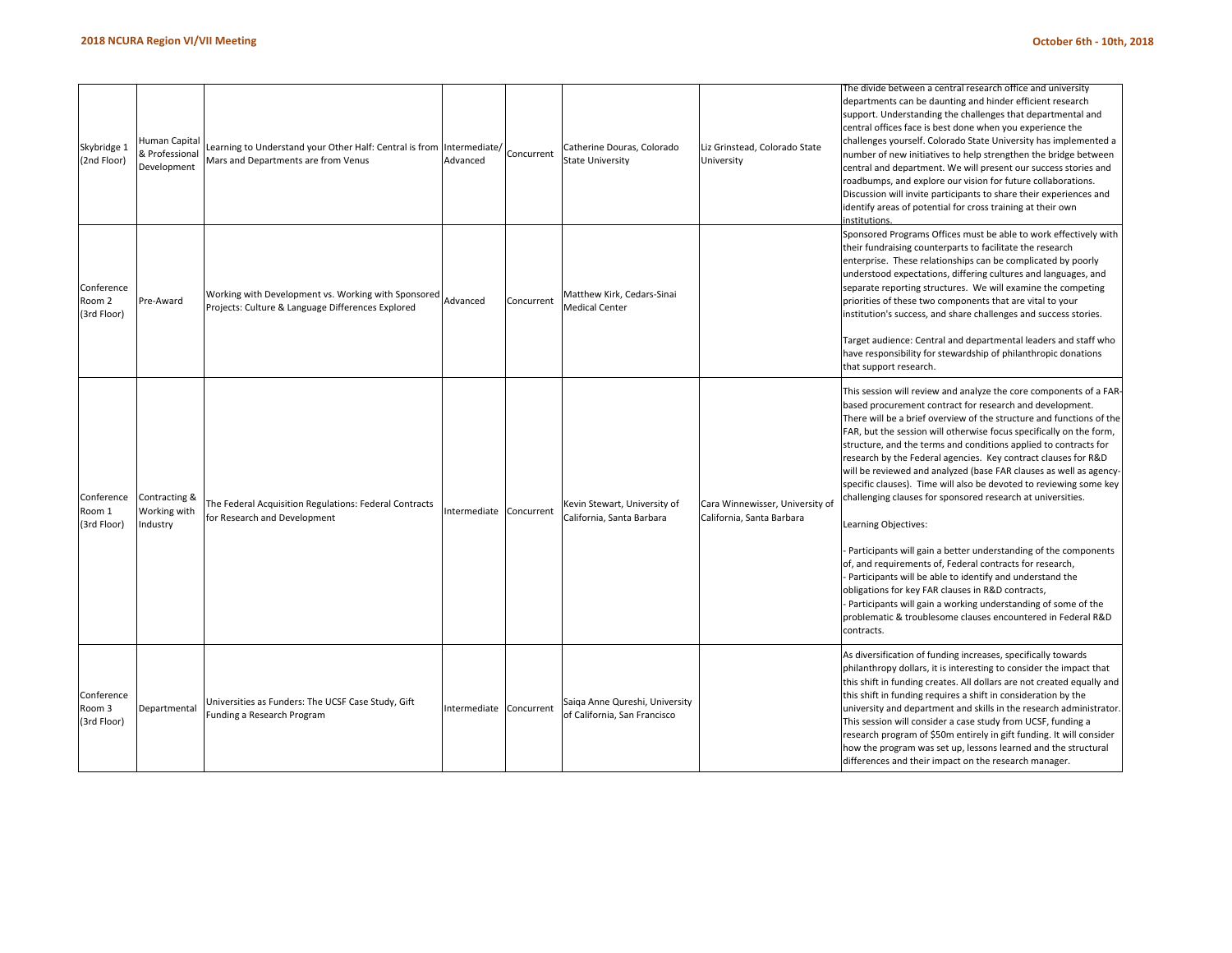|                            |              |                                                                                      |                    |                   | <b>Meeting Adjourns</b>                                                  |                                             | issues, best practices, and resources for additional learning.                                                                                                                                                                                                                                                                                                                                                                                                                                                                                                                                                                                                                        |
|----------------------------|--------------|--------------------------------------------------------------------------------------|--------------------|-------------------|--------------------------------------------------------------------------|---------------------------------------------|---------------------------------------------------------------------------------------------------------------------------------------------------------------------------------------------------------------------------------------------------------------------------------------------------------------------------------------------------------------------------------------------------------------------------------------------------------------------------------------------------------------------------------------------------------------------------------------------------------------------------------------------------------------------------------------|
| Skybridge 4<br>(2nd Floor) | Departmental | Compliance Essentials for Departmental Research<br>Administrators                    | Basic/<br>Overview | Concurrent        | Theresa Caban, Kaiser<br>Permanente                                      | Patrick Lennon, University of<br>Washington | This session will introduce the fundamental areas of non-fiscal<br>compliance that departmental research administrators should be<br>aware of. Topics will include managing human subjects and animal<br>research (IRB and IACUC), conflict of interest, export controls,<br>contracting, and responsible conduct of research. This session will<br>give a basic overview of each compliance area, including potential                                                                                                                                                                                                                                                                |
| Skybridge 2<br>(2nd Floor) | Pre-Award    | Problem Solving Subawards - Seeing the Forest for the<br>Trees                       | All levels         | <b>Discussion</b> | Laura Register, Stanford<br>University                                   | Erin Kinne, Stanford University             | Let's bring together the research community to problem solve<br>subawards! Bring your questions, comments, and expertise to<br>discuss subaward issues and work towards solutions. Everything<br>from federal requirements, compliance, monitoring, and<br>contracting is welcome for discussion.                                                                                                                                                                                                                                                                                                                                                                                     |
| Skybridge 3<br>(2nd Floor) | Post-Award   | Burden of Proof on Questionable Costs: How to Keep<br>Orange Out of Your Color Wheel | Advanced           | Concurrent        | Randi Wasik, Washington State Manilyn Matau, University of<br>University | California Irvine                           | This session will explore what are questionable<br>costs/allocations/transfers. We will review best practices, how to<br>manage, reporting and justifying. We will also focus on navigating<br>conversations which is the trickiest aspect of this topic and when<br>to reach out to your campus partners and/or the sponsor. We will<br>provide insights into using routine reporting and<br>numbers/concrete data to navigate crucial conversations. We will<br>share best practices, resources, tools and techniques as it takes a<br>myriad of resources to navigate the conversation. You have to be<br>able to nimbly navigate and know when to stop, regroup and try<br>again. |